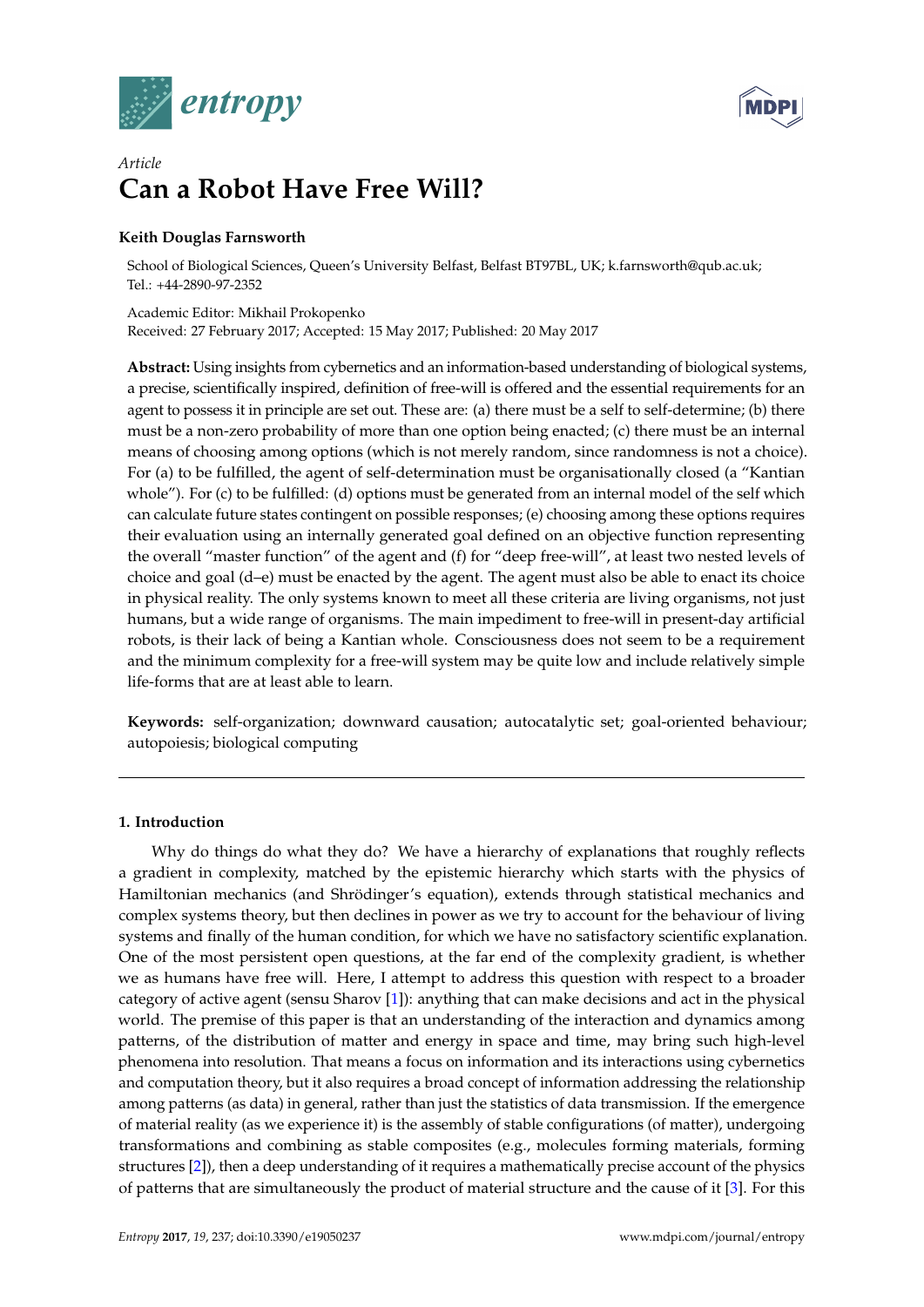investigation, we must focus on the kind of "information" that is embodied by, and processed by natural systems. This concept of intrinsic structural "information" (surely it ought to have a word of its own), is not necessarily ontological (as in the theories of Weizsäcker [\[4\]](#page-18-3) and Stonier [\[5\]](#page-18-4)), but refers to at least observable patterns having observable effects [\[6\]](#page-18-5), is objectively quantifiable [\[7\]](#page-18-6) and useful in understanding biological processes in terms of cybernetic systems [\[1\]](#page-18-0), and functions [\[8](#page-18-7)[,9\]](#page-18-8). To avoid ambiguity (and conflict) I will refer to this kind of "information" as pattern and the "information" which reduces "uncertainty" in a receiver as Shannon information.

My aim is to discover whether free will can be understood in terms that make no reference to specifically human qualities and whether free will could be attributed to a broader class of active agent (sensu Sharov [\[1\]](#page-18-0)). I aim to do this by identifying the criteria that must be met for free will, and from that, to identify the kinds of active agent which might meet those criteria.

I will start by defining what I mean by "free-will" and then give a very brief overview of the philosophical debate about free-will, identifying some of the problems. Then I will introduce ways of thinking about these problems based on cybernetic/computation theory and use these to identify the necessary and sufficient conditions for free-will according to my definition. The class of systems for which these conditions are fulfilled will then be identified and with this, the minimum complexity compatible with autonomous action will be implied. The term "robot" is specifically used here to mean any cybernetic system coupled to a physical system that allows it to independently act in the physical world; this includes living systems (see e.g., the requirements specified for a molecular robot in Hagiya et al. [\[10\]](#page-18-9)) and artificial systems, including the subject of cognitive robotics which concerns embodied artificial intelligence [\[11\]](#page-18-10).

## *1.1. A Definition of Free-Will*

There is no generally agreed definition for free will. To find the conditions allowing active agents (sensu Sharov [\[1\]](#page-18-0)) to have free-will, a working definition is first provided. It is defined here as the condition in which all of the following are jointly true:

- FW1: there exists a definite entity to which free-will may (or may not) be attributed;
- FW2: there are viable alternative actions for the entity to select from;
- FW3: it is not constrained in the exercising of two or more of the alternatives;
- FW4: its "will" is generated by non-random process internal to it;
- FW5: in similar circumstances, it may act otherwise according to a different internally generated "will'.

In this definition the term "will" means an intentional plan which is jointly determined by a "goal" and information about the state (including its history) of the entity (internal) and (usually, but not necessarily) its environment. The term "goal" here means a definite objective that is set and maintained internally. The terms used here will be explained and justified in what follows.

This list of criteria is chosen to address the main features that most philosophers have thought important (though they do not necessarily agree with one another about what is important and some philosophers would leave out some items of the list). FW2 and FW5 are intended to examine the effect of determinism and FW4 represents the "source arguments" for and against free will, whist FW3 ensures freedom in the most obvious (superficial) sense. Only one of the list (FW1) is not usually included in any philosophical discussion of free will, perhaps because it is usually considered to be self evident, but it will play an important role here.

#### *1.2. The Philosophical Background*

In philosophy, freedom "to act as one wills" is often referred to as "superficial freedom" (or first order volition, [\[12\]](#page-18-11)) and the freedom "to determine what one wills" as "deep freedom" (or second order volition, [\[12\]](#page-18-11)). Kane [\[13\]](#page-18-12), McKenna [\[14\]](#page-18-13) and Coeckelbergh [\[15\]](#page-18-14) provide a broad introduction to the subject, Westen [\[16\]](#page-18-15) gives a deeper criticism of it. As an example, one may be free to drink a bottle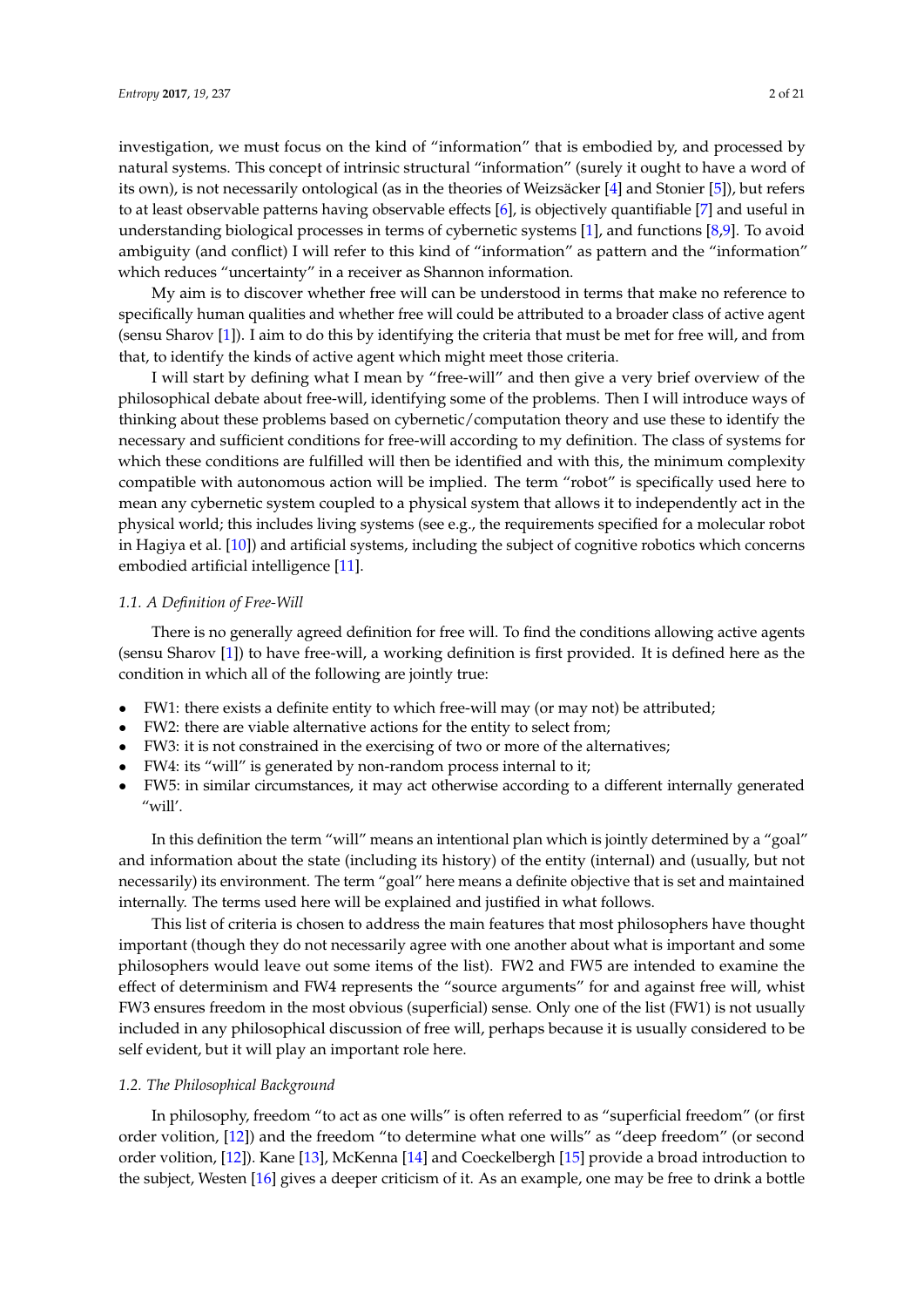of whisky in one sitting and as an alcoholic, or in an irresponsible mood, or emotional turmoil one may will it, but knowing the consequences, one may master the desire and will otherwise: rejecting the opportunity of this poisonous pleasure. If the alcoholism had taken over, or one was under duress, the "freedom to choose otherwise" might be denied and deep freedom would be lost with it, although the superficial freedom to drink would remain. The classical philosophical argument on free-will consists of a) whether it is compatible or not with determinism and b) whether at least some agents (usually people) are at least in part the ultimate cause of their actions.

Determinism is the idea that there is, at any instant, exactly one physically possible future [\[16](#page-18-15)[,17\]](#page-18-16), summarised in the slogan "same past: same future" (see List [\[18\]](#page-18-17) for a more rigorous analysis). Cybernetics captures determinism in the definition of a Determinate Machine (DM) as a series of closed, single valued transformations (for example describing a Finite State Automaton (FSA)). Superficial freedom is often seen as the absence of constraint, leading to the (relatively trivial) conclusion that it is compatible with determinism. However, deep freedom needs more than an absence of constraints, it requires alternative paths into the future to provide the "freedom to do otherwise" [\[17\]](#page-18-16). The cybernetic model of a system with this capacity is of course the non-determinate machine (NDM). However, the NDM is usually conceived as a probabilistic process in which a set of possible states  $S: \{s_1, ..., s_n\}$ of the system, given the present conditions *C* (in general including the previous history), may occur at random, with probability set  $P: \{p_1, ..., p_n\}$  where  $\sum p_i = 1$  and each  $p_i$  is the probability of each possible state *s<sup>i</sup>* . Most philosophers agree that randomness is not compatible with self-determination, indeed it seems to be the opposite, so they reject random spontaneity as a means of achieving deep freedom (and so do I). They reason that if an agent's action were ultimately caused by e.g., a quantum fluctuation or thermal noise, then we could not reasonably hold the agent responsible for it. This indicates that philosophers supporting the existence of deep free-will are searching for a non-random ultimate cause of actions within the agent of those actions.

Unfortunately for them, a paradox arises: since any agent is the product of its composition and of its previous experiences (which may play a role in its formation) and these are beyond its control. If it did not make itself and select its own experiences, then its behaviour must be determined by things other than itself. An agent is not free in the deep sense unless it has control over all the events that led to it's choice of action. Recognising that all events in the universe belong to a chain of cause and effect that extends back before the existence of the agent, some philosophers conclude that either (a) this deep freedom cannot exist and is considered an illusion (e.g., Van Inwagen [\[17\]](#page-18-16), reiterated in [\[19\]](#page-18-18)); or (b) the agent is indeterminate so that we get "same past: different futures". If they also rule out randomness, then (b) suggests that an agent which could act in more than one possible way from exactly the same state and history (i.e., it is indeterminate) must act without cause. They conclude that this is self-contradictory, hence deep freedom cannot exist. This line of thinking is closely related to Strawson's [\[20\]](#page-18-19) "Basic Argument" against free-will, which starts from the premise that for an agent to have free-will it must be the cause of itself and shows, via infinite regress, that this is not possible. It is an axiom of these positions that the motivation for an agent's action can only be either (a) random; (b) exogenous or (c) self-generated, with only (c) being compatible with free-will.

## **2. Systems with Identity: The Closure Condition**

The first criterion (FW1) implies that we need to determine what parts of a system must be included in identifying an agent (i.e., the extent of its identity) before being able to determine if it has free-will or not. Free-will requires a definite boundary between the internal and external, not necessarily a physical boundary (as supplied by e.g., a casing or skin), but more profoundly one of organisation and control. For example a computer controlled robot must have all the necessary provisions for physical independence (as in the extraterrestrial exploration robots), but this still leaves it organisationally linked to humanity because its existence is entirely dependent on our gathering and processing the materials for its "body" and assembling these, implicitly embodying it with functional information [\[1\]](#page-18-0) and programming its control computer (including with the goal for operation). For these reasons, such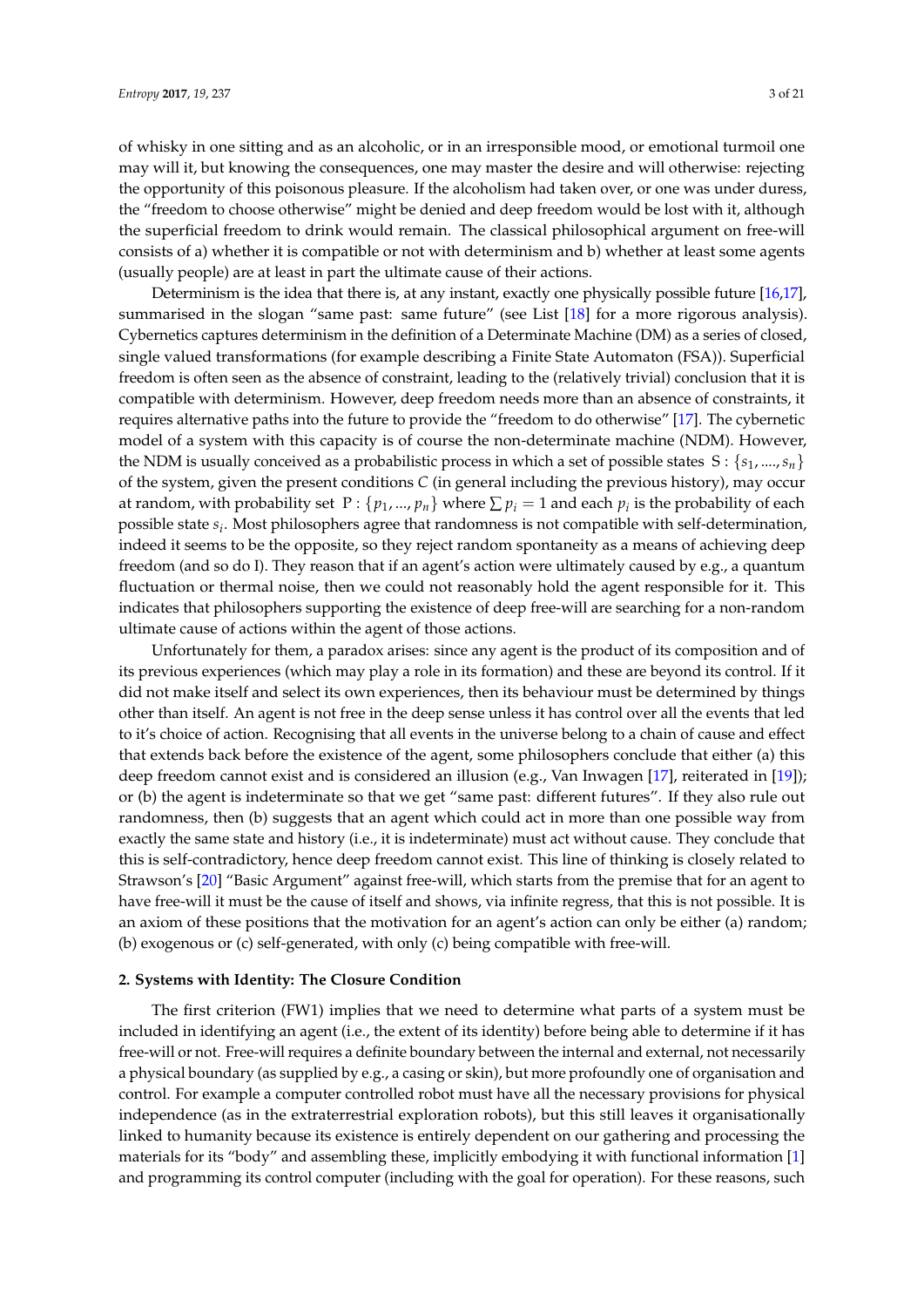robots remain extensions of ourselves: tools just as sophisticated hammers would be. In general, for free-will, the control information of an agent must be independent of anything beyond a cybernetically meaningful boundary. Put the other way round, for the identification of free-will, we must first identify the boundary of the agent, which is defined by independence of control. The existence of such a cybernetic boundary enclosing the agent is here termed the "closure condition". Given this, the Mars Rover coupled with its human design team seems to meet the closure condition, but the Mars Rover alone does not.

This idea of a boundary surrounding a system, such that whatever is within the boundary has the property of organisational independence from what lies without, was encapsulated by the concept of the "Kantian whole" by Kauffman [\[21\]](#page-18-20) and can be formally described in cybernetic terms as organisational closure. This idea is used in a particular definition of autonomy which I shall next argue to be a pre-requisite for free will.

## *2.1. Systems with Causal Autonomy*

Froese et al. [\[22\]](#page-18-21) distinguishes behavioural (based on external behaviour) from constitutive (based on internal organisation) autonomy. They state that for the former, the identity of the system may be imposed by an external observer (it could even be no more than an thermostatic system) and that it is sufficient for the system to demonstrate a capacity for stable and/or flexible interaction with its environment, "without human intervention, supervision, or instruction". This, they argued, left behavioural autonomy so "ambiguous and inclusive . . . it threatens to make the concept of autonomy meaningless". Behavioural definitions of autonomy are inadequate in relation to questions of free will because they do not address the source of will (more precisely, the origin of the goal/s) which motivate the observed actions. To attribute free will to an agent, we need to identify the source of will as a part of the agent (under FW4) and this requires us to consider the composition of the agent. To exclude external (generalised from "human") "intervention, supervision, or instruction", we must have an agent that is separated from external causation of its actions. According to most authors seeking to explain the apparent independence of action found among living systems, this requirement leads directly to constitutive autonomy, e.g., "every autonomous system is organizationally closed" (Varela [\[23\]](#page-18-22), p. 58). This idea has a relatively long history in a multi-disciplinary literature (Froese et al. [\[22\]](#page-18-21), Zeleny [\[24\]](#page-18-23), Rosen [\[25\]](#page-18-24), Vernon et al. [\[26\]](#page-18-25), Bich [\[27\]](#page-18-26) and references therein), but it is not clear if it is restricted to living systems, or may be broader. Therefore, rather than taking this literature as sufficient justification for a constitutive autonomy requirement, let us examine the options for matching with the following tasks:

- to answer Strawson's [\[20\]](#page-18-19) "Basic Argument" of ultimate responsibility;
- to separate internal from external (i.e., to give formal meaning to internal and external);
- to unambiguously break the physical causal link between the agent and its environment, allowing "leeway" from determinism.

This will start with task (2) because from its conclusion, task (3) may follow, given a specification that relations are strictly causal and if the answer to task (2) does specify constitutive autonomy, then task (1) may be implied from that, though it leaves unproven that a causally autonomous system must be self-made. This gap may not be serious, as later shown.

Therefore, we seek a structure for which "internal" is causally distinct from "external", giving a clear definition to both. For this we need to define an object *A*, properly composed of parts (e.g., *x*, *y*), none of which is a part of any other object *B*. More formally:  $\exists A$  composed of parts  $a_i \in \{a_1...a_N\}$ in which no part of *A* is also a part of any object *B* unless *B* contains or is *A*: ( $B \supseteq A$ ). Assume the mereology in which the reflexivity and transitivity principles are true and also the antisymmetry postulate is true. That is: two distinct things cannot be part of each other. This is expressed by the axioms [\[28\]](#page-18-27):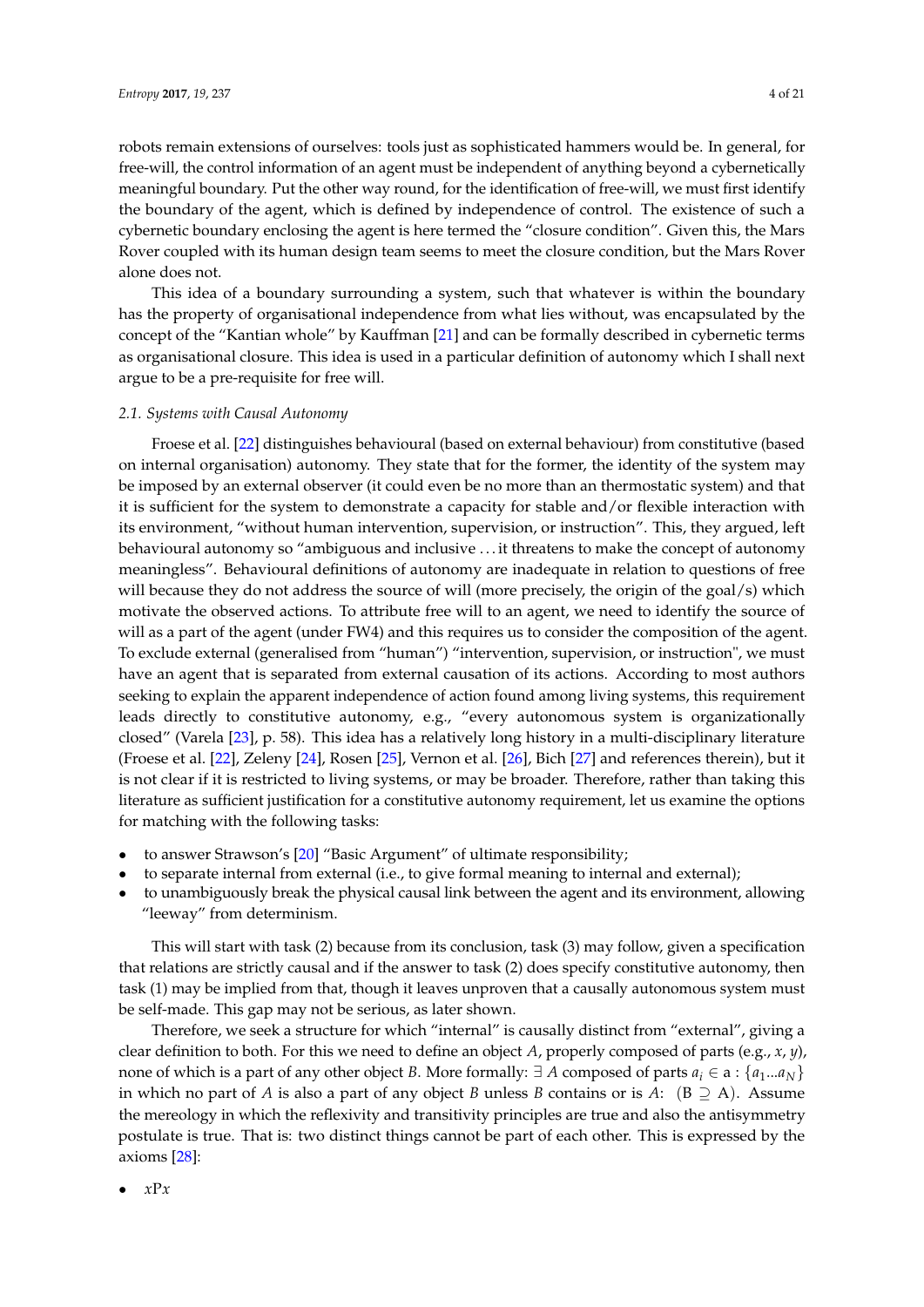- $(xPy \land yPz) \to xPz$ <br>•  $(xPy \land yPx) \to x =$
- $(xPy \wedge yPx) \rightarrow x = y$ ,

in which P is the "part of" relation. For these, the auxiliary relations are defined:

- Overlap:  $x \circ y := \exists z (zPx \land zPy)$ ,
- Exterior:  $x \perp y := x \neg \circ y$ .

Therefore, we can define an isolated object *y* : no part of *y* can overlap with anything other than *y*. Hence, Isolation:  $\forall z \ z \neg \circ y$ , hence  $\forall z \ z \perp y$  (this definition is not a part of standard mereology). The mereological sum (noting that alternative definitions exist) is defined as: an object *y* is a mereological sum of all elements of a set X iff every element of X is a part of *y* and every part of *y* overlaps some element  $x \in X$ . (Effingham [\[29\]](#page-18-28), p. 153) puts it this way: "the *x*s compose *y* by definition if (i) each *x* is a part of *y*; (ii) no two of the *x*s overlap; (iii) every part of y overlaps at least one of the *x*s". This definition of sum allows overlap with objects that are not parts of the mereological sum, so *y* is not necessarily isolated, therefore also let  $|y(X)|$  denote that *y* is an object that is both isolated and composed of a set X (of *x*s).

So far, partness (the *x*P*y* relation) has not been defined. The definition of partness depends on what condition must be met for objects to be associated as parts. This is the Van Inwagen [\[30\]](#page-18-29) special composition question: "what constitutes being a part; what connection or relationship qualifies as 'partness'?" Specifically, we need a criterion for "restricted composition" that is relevant to the question of separating internal from external in terms of causation. For this, define causation as a binary relation: *x*C*y*, specifying that the state of object *y* is strictly determined by the state of object *x*. With this, we can define a transitive closure for causation (transitive closure is the minimal transitive binary relation R on a set X).

First, note that any relation R on a set X is transitive iff  $\forall a, b, c \in X$ , whenever *a*R*b* and *b*R*c* then *aRc*. The conditions for a transitive closure can then be written as follows [\[31\]](#page-18-30) (using the notation  $R^+$ to represent a transitive relation): (i) if  $\{a, b\} \in \mathbb{R} \to \{a, b\} \in \mathbb{R}^+$  (ii) if  $\{a, b\} \in \mathbb{R}^+ \land \{b, c\} \in \mathbb{R} \to$  ${a, c} \in \mathbb{R}^+$  (iii) nothing is in  $\mathbb{R}^+$  unless by (i) and (ii).

Next, if R is specified as the C relation (from above), then (iii) specifies all the causal relations among members of a set  $C^+$ , so that no relation  $\{x, a\} \notin C^+$  can be causal. This has the effect of causally isolating the elements of  $C^+$  as well as ensuring that they are causally related to one another.

Finally, let Y be the set of elements that are included in a transitive causal closure  $\mathsf{C}^+$ , where *x*C*y* is the condition for association as parts: *x* is a part of *y*. Under these restrictions, mereologically, the elements of *Y* are the sum of an object *y* and  $|y(Y)|$ . This means that the transitive closure for causation meets the requirement for formally separating internal from external (task 2). Since the relations in the closure are defined to be causal, this achieves task 3 as well. An object (agent) with the property of transitive causal closure among its parts is a causally autonomous system. All that is missing is a way to ensure that the agent is a cause of itself from the beginning of its existence, which requires it to be self-constructing. That will next be addressed with a more concrete example.

#### *2.2. The Kantian Whole as a Material System*

A system composed of parts, each of whose existence depends on that of the whole system is here termed a "Kantian whole", the archetypal example being a bacterial cell [\[32\]](#page-18-31). The origin of this terminology lies in Immanuel Kant's definition of an organised whole [\[33\]](#page-18-32). To make the closure condition concrete and include an answer to Strawson's [\[20\]](#page-18-19) "Basic Argument" it will now be narrowed to a requirement for self-construction, since this implies the embodiment of self with the pattern-information that will then produce the agents behaviour (i.e., we require strictly constitutive autonomy as defined by Froese et al. [\[22\]](#page-18-21)). In other words, we are to consider a cybernetic system that, by constructing itself materially, determines its transition rules, by and for itself (material self-construction may not be essential to ensuring self-determination, but assuming that the cybernetic relations embodied in it are essential, we may proceed without loss of generality). An autocatalytic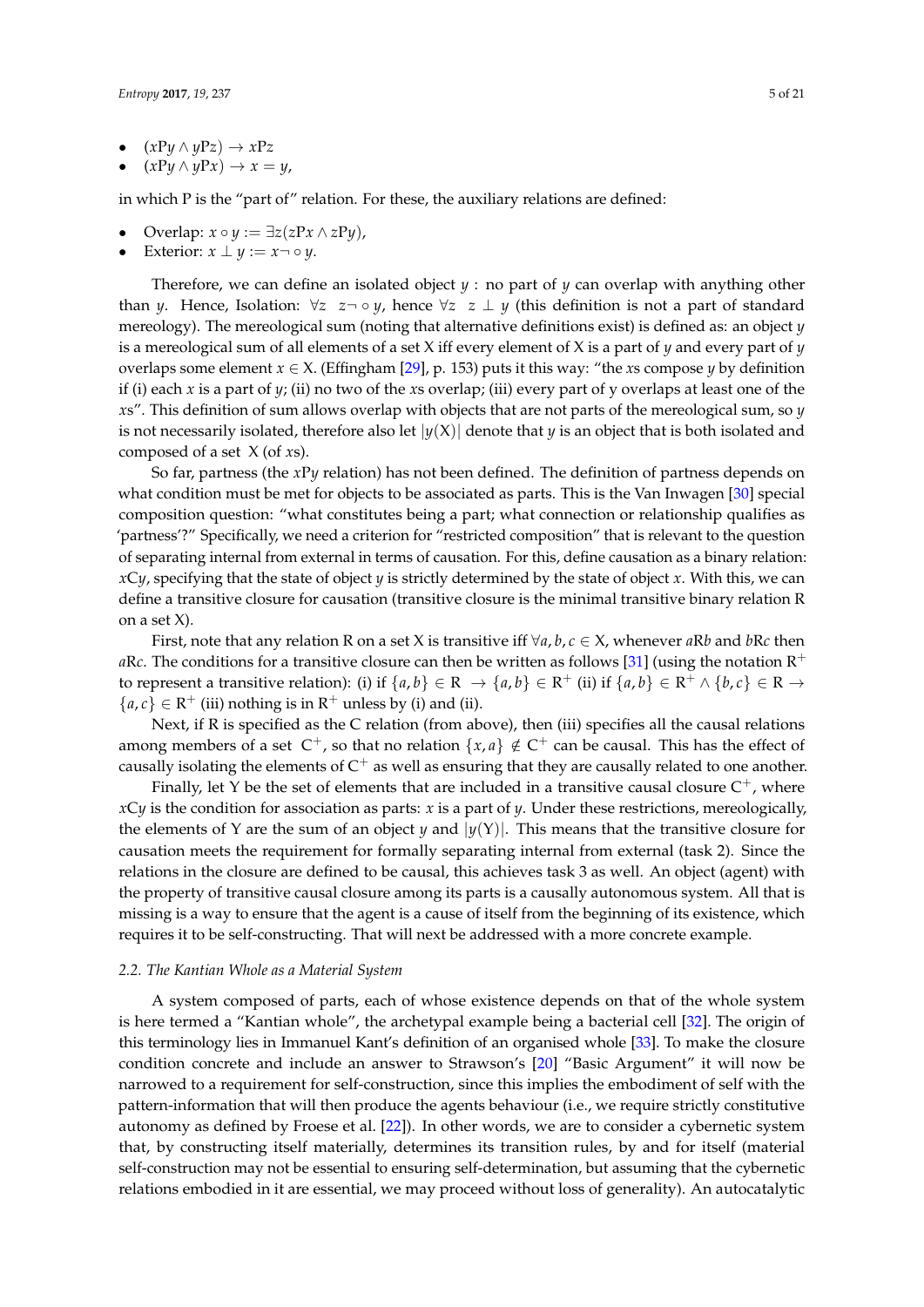chemical reaction network with organisational closure (and this is also what Kauffman [\[21\]](#page-18-20) considered a Kantian whole) is an anabolic system able to construct itself [\[34\]](#page-18-33).

Hordijk and Steel [\[34\]](#page-18-33) and Hordijk et al. [\[35\]](#page-18-34) define their chemical reaction system by a tuple *Q* = {*X*, R, *C*}, (their symbols) in which *X* is a set of molecular types, R a set of reactions and *C* a set of catalytic relations specifying which molecular types catalyse each member of  $R$ . The system is also provided with a set of resource molecules  $F \subseteq X$ , freely available in the environment, to serve as raw materials for anabolism (noting that whilst we are defining an organisational closure, we may (and indeed must) permit the system to be materially and thermodynamically open). The autocatalytic set is that subset of reactions  $\mathcal{R}' \subseteq \mathcal{R}$ , strictly involving the subset  $X' \subseteq X$ , which is:

- reflexively autocatalytic: every reaction  $r \in \mathcal{R}'$  is catalysed by at least one of molecular type  $x' \in X'$  and
- composed of *F* by  $\mathcal{R}'$ : all members of  $X'$  are created by the actions of  $\mathcal{R}'$  on  $F \cup X'$ .

This definition of an autocatalytic set is an application of the broader mathematical concept of closure and more specifically of transitive closure of a set, since when the autocatalytic set is represented as a network (of reactions), this network has the properties of transitive closure. The concept of autocatalytic set has been implemented in experiments for exploring aspects of the origin of life (e.g., the GARD system simulating "lipid world" [\[36\]](#page-19-0)). Clearly with the two conditions for an autocatalytic set met, everything in the system is made by the system, but there is a more important consequence. The system is made from the parts (only) and can only exist if they do. Organisational closure of this kind has been identified as a general property of individual organisms [\[37\]](#page-19-1), many biochemical sub-systems of life [\[21\]](#page-18-20) and embryonic development [\[38\]](#page-19-2).

As it is defined above, living systems fulfil the closure condition, but can we conceive of a non-living system also reaching this milestone? Von Neumann's [\[39\]](#page-19-3) self-replicating automata show that some purely informational (algorithm) systems have the capacity to reproduce within their non-material domain, but they cannot yet assemble the material parts necessary, nor can they build themselves from basic algorithmic components (they rely on a human programmer to make the first copy). What is needed for the physical implementation of a Kantian whole is the ability to "boot-strap" from the assembly of simple physical components to reach the point of autonomous replication (i.e., the system must be autopoietic [\[37,](#page-19-1)[40\]](#page-19-4). This is necessary to answer Strawson's [\[20\]](#page-18-19) "Basic Argument": that for deep free-will an entity must be responsible for shaping its own form and it provides a motivation for rejecting dualism (the idea that the "mind" is not created from the material universe).

## *2.3. Emergence and Downward Causation*

Considering the forgoing, we might ask what is responsible for making an autopoietic system (e.g., an organism); is it the components themselves, or is it the organisational system. We might further ask: in either case, what really is the "system". Cybernetics provides an answer to the second question, in that the system is the organisational pattern-information embodied in a particular configuration of interactions among the component parts. Because it is abstract of its material embodiment, it is "multiply realisable", i.e., composed of members of functionally equivalent parts (see Auletta et al. [\[41\]](#page-19-5); and Jaeger and Calkins [\[42\]](#page-19-6) for biological examples). It is not the identity of the components that matters, rather it is the functions they perform (e.g., a digital computer may be embodied by semiconductor junctions, or water pipes and mechanical valves, without changing its identity). Crucially, "function" is defined by a relationship between a component and the system of which it is a part. According to Cummins [\[43\]](#page-19-7), "function" is an objective account of the contribution made by a system's component to the "capacity" of the whole system. At least one process performed by the component/s is necessary for a process performed by the whole system. This implies that the function of a component is predicated on the function of the whole. This definition was recently modified to more precisely specify the meaning of "capacity" and of whole system, thus: "A function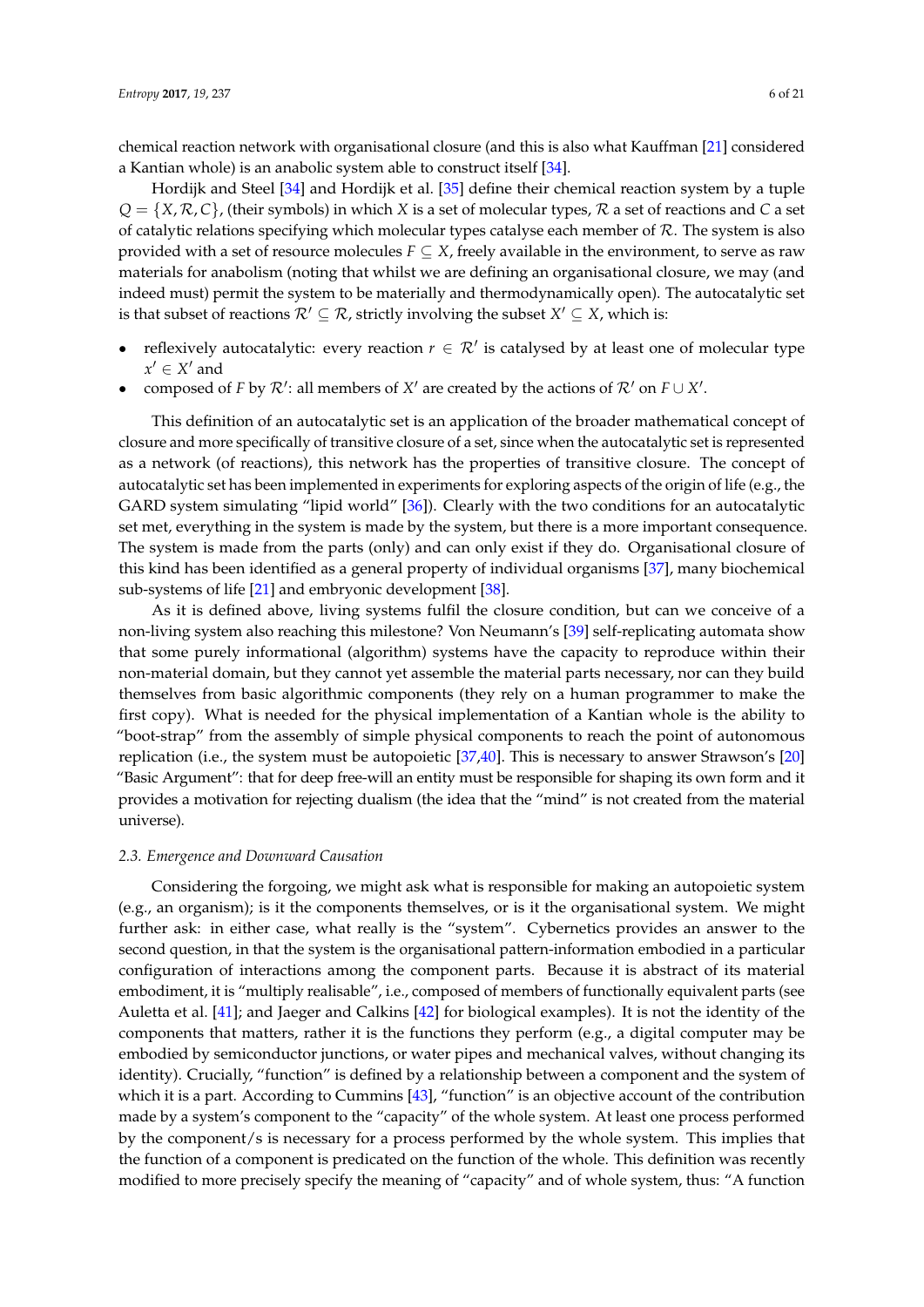is a process enacted by a system A at organisational level *L* which influences one or more processes of a system B at level  $L + 1$ , of which A is a component part<sup>"</sup> [\[44\]](#page-19-8).

In this context, organisational level means a structure of organisation that is categorically different from those above and below in the hierarchy because it embodies novel functional information (levels may be ontological or merely epistemic in meaning: that is an open debate in philosophy). The self-organisation of modular hierarchy has been described as a form of symmetry-breaking phase transition [\[45\]](#page-19-9), so the categories either side are quantitatively and qualitatively different. Organisational levels were defined precisely in terms of meshing between macro and micro dynamics (from partitioning the state-space of a dynamic system) by Butterfield [\[46\]](#page-19-10) and also using category theory to specify supervenience relations and multiple-realisability among levels by List [\[47\]](#page-19-11). Neither definition, though, deals specifically with the phenomenon of new pattern-information "emerging" from the organisation of level *L* components at level *L* + 1, which is responsible for the emergence of new phenomena.

Ellis [\[48\]](#page-19-12) shows that a multiply realisable network of functions, self-organised into a functional whole, emerges to (apparently) exercise "downward causation" upon its component parts [\[48,](#page-19-12)[49\]](#page-19-13). The organisational structure is selecting components from which to construct itself, even though it is materially composed of only the selected components. Since it is purely cybernetic (informational) in nature, the downward control is by pattern-information [\[42](#page-19-6)[,48\]](#page-19-12) which transcends the components from which it is composed. The pattern-information arises from, and is embodied by, the interactions among the components, and for these reasons it was termed a "transcendent complex" by Farnsworth et al. [\[50\]](#page-19-14). Examples are to be found in embryonic development, where a growing cluster of cells self-organises using environmental signals created by the cells taking part [\[51\]](#page-19-15) and the collective decision making of self-organising swarms (e.g., honey bees in which the hive acts as a unity [\[52\]](#page-19-16)).

There is something significant here for those who conflate determinism with causation. All causal paths traced back would be expected to lead to the early universe. Despite the appearance of near maximum entropy from the uniformity of background microwave radiation, there is broad agreement that the entropy of the early universe was low and its embodied pattern-information (complexity) could not account for the present complexity, including living systems [\[53\]](#page-19-17). Novel pattern-information has been introduced by selection processes, especially in living systems, for which Adami et al. [\[54\]](#page-19-18) draw the analogy with Maxwell's demon. Selection is equivalent to pattern matching, i.e., correlation, and is accompanied by an increase of information. Since its beginning, the entropy of the universe has been increasing [\[53\]](#page-19-17) and some of this has been used as a raw material for transformation into pattern-information. This is achieved by creating the "order" of spatial correlation through physical self-assembly (atoms into molecules into molecular networks into living systems). This self-assembly embodies new information in the pattern of a higher level structure through the mutual provision of context among the component parts [\[3\]](#page-18-2). The process of self-assembly is autonomous and follows a boot-strap dynamic, so it provides a basis for answering Strawson's [\[20\]](#page-18-19) "Basic Argument" in which the putative agent of free-will is an informational (pattern) structure of self-assembly.

#### *2.4. Purpose and Will*

Much of the literature on downward causation uses the idea of "purpose", though many are uncomfortable with its teleological implication. The aim of this section is to form a non-teleological account of purpose and its connection with will in non-human agents.

Cause creates correlation (usually, but not necessarily, in a time-series): the pattern of any action having a cause is correlated with its cause. An action without cause is uncorrelated with anything in the universe and accordingly considered random. If an action is fully constrained, then its cause is the constraint. Thus, freedom from at least one constraint allows the cause to be one of either: random, or exogenous control or agent control (in which "control" means non-random cause). By definition the cause is only taken to be the agent's will if it originated in agent control. Correlation alone, between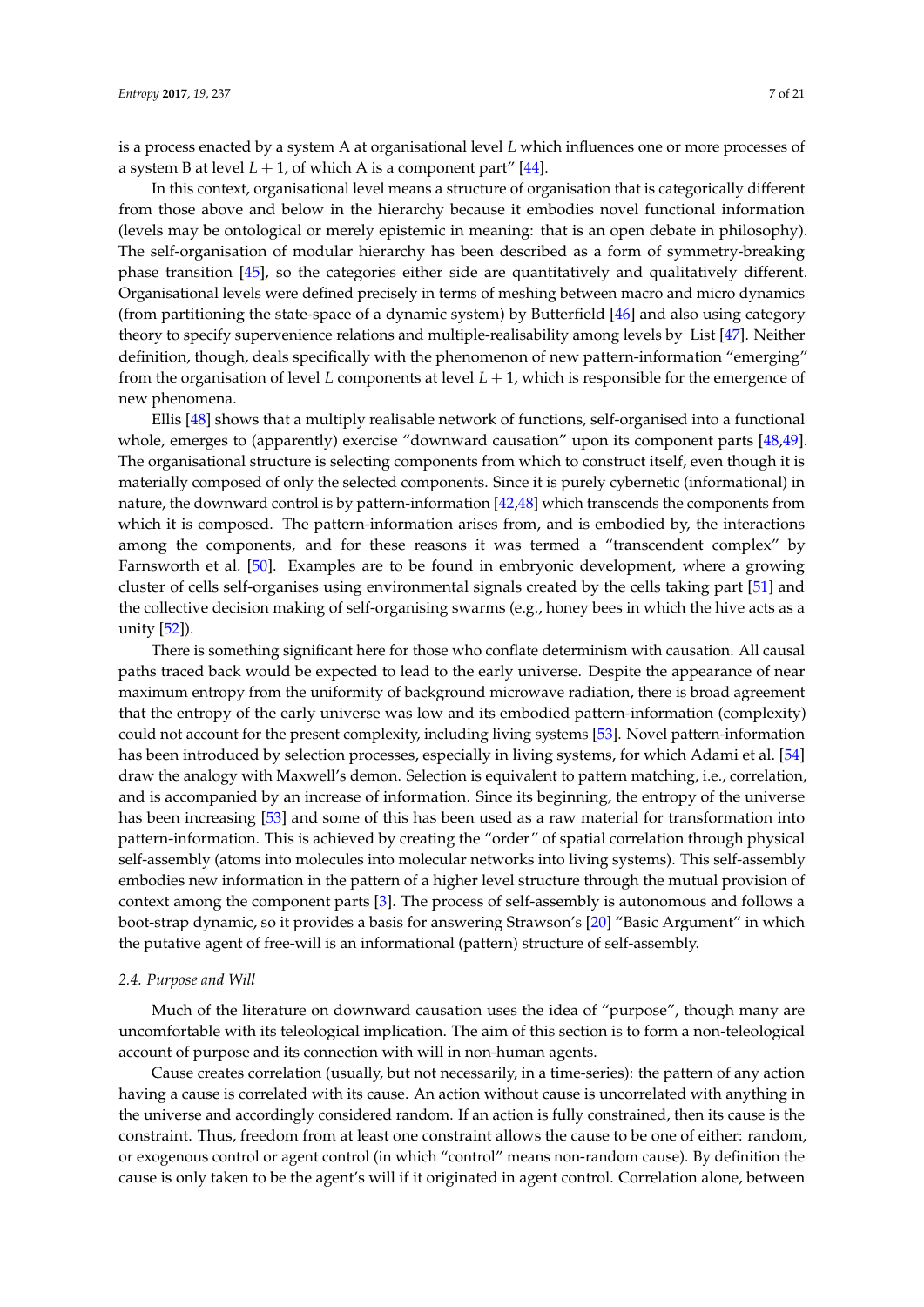some outcome variable *x* and some attribute *a* of the agent, is not sufficient to establish will: (a) because correlation has no direction (but metrics such as "integrated information" [\[55\]](#page-19-19) can resolve direction) and (b) because *a* may itself be random in origin and thereby not of the agent's making. Marshall et al. [\[56\]](#page-19-20) showed that cause can be established at the "macro" level of agent (as opposed to the "micro" level of its components) using an elaboration of integrated information, so the pattern in *x* can be attributed to agent-cause. Because the agent-based cause could be random ((b) above), we must form and test a hypothesis about the effect of *x* on the agent before we can attribute the cause to the alternative of agent-will. The hypothesis is that the effect of *a* on *x* is to increase the overall functioning *F* of the agent. If this were true, then to act wilfully is to reduce the entropy of  $x$ , by increasing the probability of an outcome  $x'$  where  $x' \Rightarrow F' > \bar{F}$  (and  $\bar{F}$  is the average *F*). That means that the mutual information between a wilful action  $a(t)$  at time *t* and the resulting function  $F(t + \tau)$ ,  $\tau \ge 0$  is greater than zero. This mutual information between action and future functioning is taken to imply a "purpose" for the action, so purpose is identified by the observations that:

<span id="page-7-0"></span>
$$
H(a) + H(F) > H(a|F) \text{ and } F|a > F|r,
$$
\n<sup>(1)</sup>

where *r* is a random (comparator) variable. This is clearly an observational definition and is in some way analogous to the Turing test, but it is a test for purpose rather than "intelligence". It represents our intuition that if a behaviour repeatedly produces an objectively beneficial outcome for its actor, then it is probably deliberate (repeatedly harmful behaviour is also possibly deliberate, but all such actions are regarded as pathological and thereby a subject beyond the present scope).

To recap, for attributing the action to the agent's will, we must at least identify a purpose so that Equation [\(1\)](#page-7-0) is true. The purpose is a pattern embodied in the agent, which acts as a template for actions of the agent that cause a change in future states (of the agent, its environment, or both). We may call this pattern a "plan" to attain an objective that has been previously set, where the objective is some future state to which the plan directs action. Specifically, let the objective be a state X (of the system or the world, etc.), which can be arrived at through a process P from the current state Y, then the purpose is a "plan" to transform  $Y \to X$  by the effect of at least one P and at least one function *F* is necessary for the process P to complete.

The homoeostatic response to a perturbation, for example, has maintenance at the set-point as its purpose. Y is the perturbed state, *F* is some function of the internal system having the effect of causing a process P, i.e., some transition  $Y \to X$ . In general there is more than one P and more than one *F* for achieving each. This results in a choice of which to use: it is a choice for the agent described by the system. To make a choice requires a criterion for choosing (else the outcome is random and therefore not a choice). The criterion for choosing is a "goal" G, consisting of one or more rules, which identify a location in a function describing the outcome (which we may call the objective function). In general, this location could be any and it is essential for freedom of will that it be determined by the agent of action alone. However, in practice it is most likely to be an optimisation point (in living systems, this is implied by Darwinian evolution and in designed systems, it is the basis of rational design). Therefore, narrowing the scope, but with justification, let us take the criterion for choosing to be a goal G, consisting of one or more optimisation rules. For example, of all the possible systems performing homoeostasis, the purposeful one is defined as enacting  $P'$  such that  $Y \to X$ , with  $P' \in P | max(G)$ , where  $G$  is an objective function for which the optimisation goal  $G(G)$ is satisfied, contingent upon the options (e.g., P proceeds as quickly as possible, or with minimum energy expenditure, etc.). Accordingly, "will" is defined by a purpose which is a plan to enact a process causing a transition in state, "as well as possible" (according to  $G(\mathcal{G})$ ), notwithstanding the earlier comment about pathological purposes. A free-will agent has a choice of transition and a goal which identifies the most desirable transition and the best way to enact it, from those available. These two choices can be united (by intersection), without loss of generality, to one choice of best transition.

One of the reasons for objecting to teleological terms such as "purpose", "plan" and "goal" in relation to natural systems has been the belief that a plan implies a "designer", the concept at the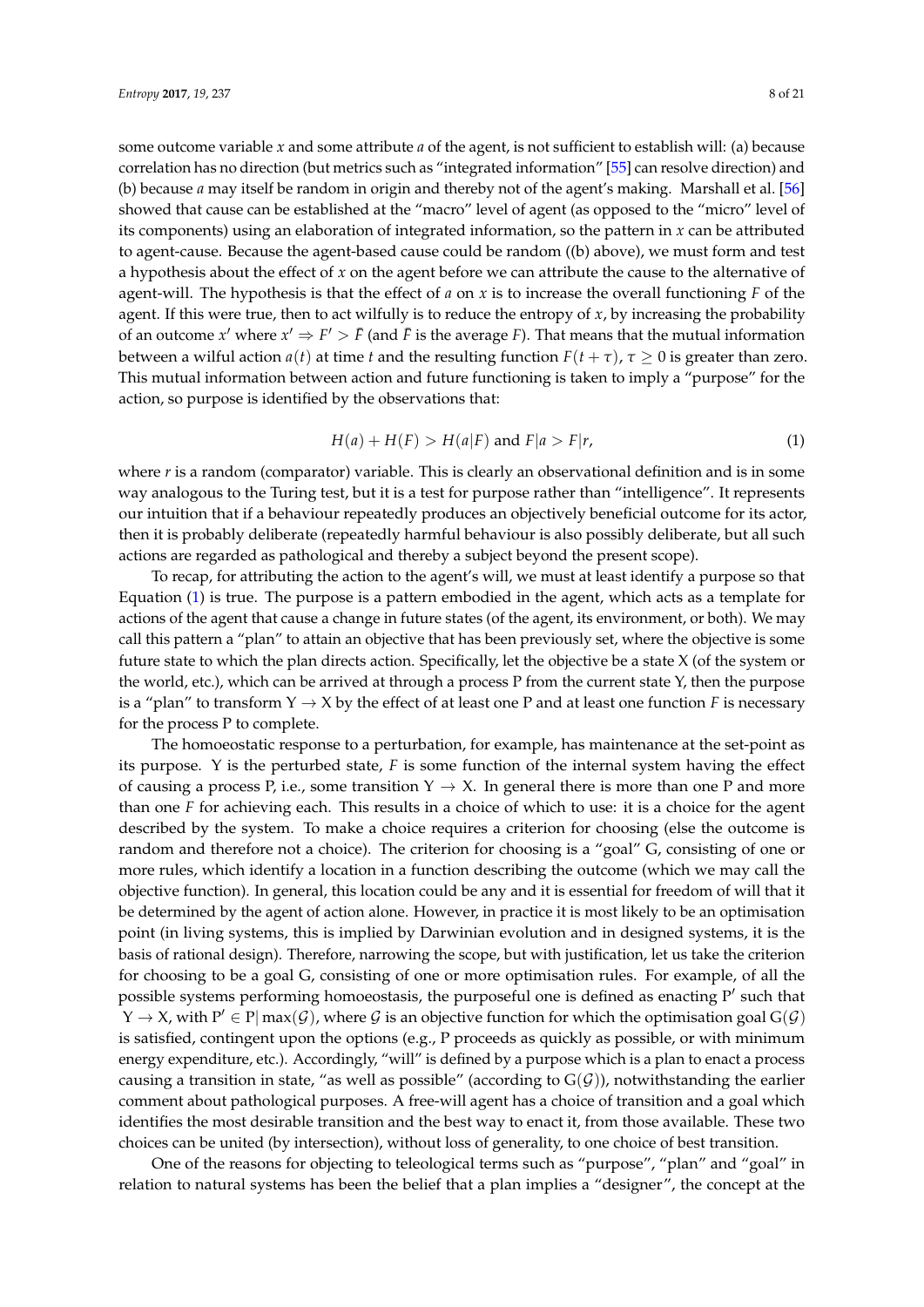centre of the most famous battles between science and religion. This implication is not necessary and is rejected here (following the argument of Mayr [\[57\]](#page-19-21)). A plan is merely a pre-set program of steps taking the system from  $Y$  to  $X$ ; it is the concept for which computation theory was developed. It may be designed (the work of an engineer), but also may have evolved by natural selection (which also supplies the goal, in which case it is a teleonomic system (sensu Mayr [\[57\]](#page-19-21)).

A plan, as an ordered sequence of transformations, is an abstraction of information from the physical system, which for free-will must be embodied within the system. A more subtle implication of "plan" is that as a path leading from Y to X, it is one among several possible paths: different plans may be possible, perhaps leading to different outcomes. There is a fundamental difference between this and the inevitability of a dynamic system which follows the only path it may, other than by the introduction of randomness. The reason is that for a dynamical system all the information defining its trajectory is pre-determined in the initial (including boundary) conditions and the laws of physics. The initial conditions constitute its one and only "plan". If a system embodies pattern-information (by its structure) which constitutes a developed plan, then this pattern-information may direct the dynamics of the system along a path other than that set by the exogenous initial conditions (though we may consider the structure of the system to be a kind of initial condition). The point is that the embodied plan gives freedom to the system, since it "might be otherwise'; there could be a different plan and a different outcome. We see this in the variety of life-forms: each follows its own algorithm of development, life-history and behaviour at the level of the individual organism. The existence of a plan as abstract pattern-information is a pre-requisite for options and therefore freedom of action.

#### *2.5. Goal, Master Function and Will Nestedness*

Now let us complete the connections between will, goal and function. The previous argument reveals an important difference between downward and any other kind of causation (considered important by Walker [\[58\]](#page-19-22)): the former must always be directed by a purpose, for which we need to identify a goal (upward and same level causation are satisfactorily explained by initial conditions [\[48\]](#page-19-12)). Viewing entities and actions both as the consequence of information constraining (filtering) entropic systems, then the role that is taken by initial conditions in upward causation, is taken by system-level pattern-information (the transcendent complex [\[50\]](#page-19-14)) in downward causation. Since the goal G is a fixed point in an objective function  $\mathcal{G}$ , it constitutes information (e.g., a homoeostatic set-point) that must be embodied in the agent's internal organisation. Since the objective function  $\mathcal G$  represents the overall functioning of the system (at its highest level), it matches the definition given by Cummins [\[43\]](#page-19-7) and Farnsworth et al. [\[44\]](#page-19-8). The highest level function from which we identify the purpose of a system was termed the "master function" by Jaeger and Calkins [\[42\]](#page-19-6), so the will of an agent is instantiated in the master function. This then identifies G with "master function" and "will" with  $G(\mathcal{G})$ .

Ellis [\[48\]](#page-19-12) identifies five types of downward causation, the second being "non-adaptive information control", where he says "higher level entities influence lower level entities so as to attain specific fixed goals through the existence of feedback control loops..." in which "the outcome is not determined by the boundary or initial conditions; rather it is determined by the goals". Butterfield [\[46\]](#page-19-10) gives a more mathematically precise account of this, but without elaborating on the meaning or origin of "goals". Indeed, as both Ellis [\[48\]](#page-19-12) and Butterfield [\[46\]](#page-19-10) proceed with the third type: downward causation "via adaptive selection" they refer to fitness criteria as "meta-goals" and it is clear that these originate before and beyond the existence of the agent in question. Ellis [\[48\]](#page-19-12) describes meta-goal as "the higher level "purpose" that guides the dynamics" and explains that "the goals are established through the process of natural selection and genetically embodied, in the case of biological systems, or are embodied via the engineering design and subsequent user choice, in the case of manufactured systems".

This suggests a nested hierarchy of goal-driven systems and for each, the goal is the source of causal power and as such may be identified as the "will" (free or otherwise). We may interpret the definition of "deep freedom" [\[13\]](#page-18-12) as meaning that an agent has at least two nested levels of causal power, the higher of which, at least, is embodied within the agent (as causal pattern-information). This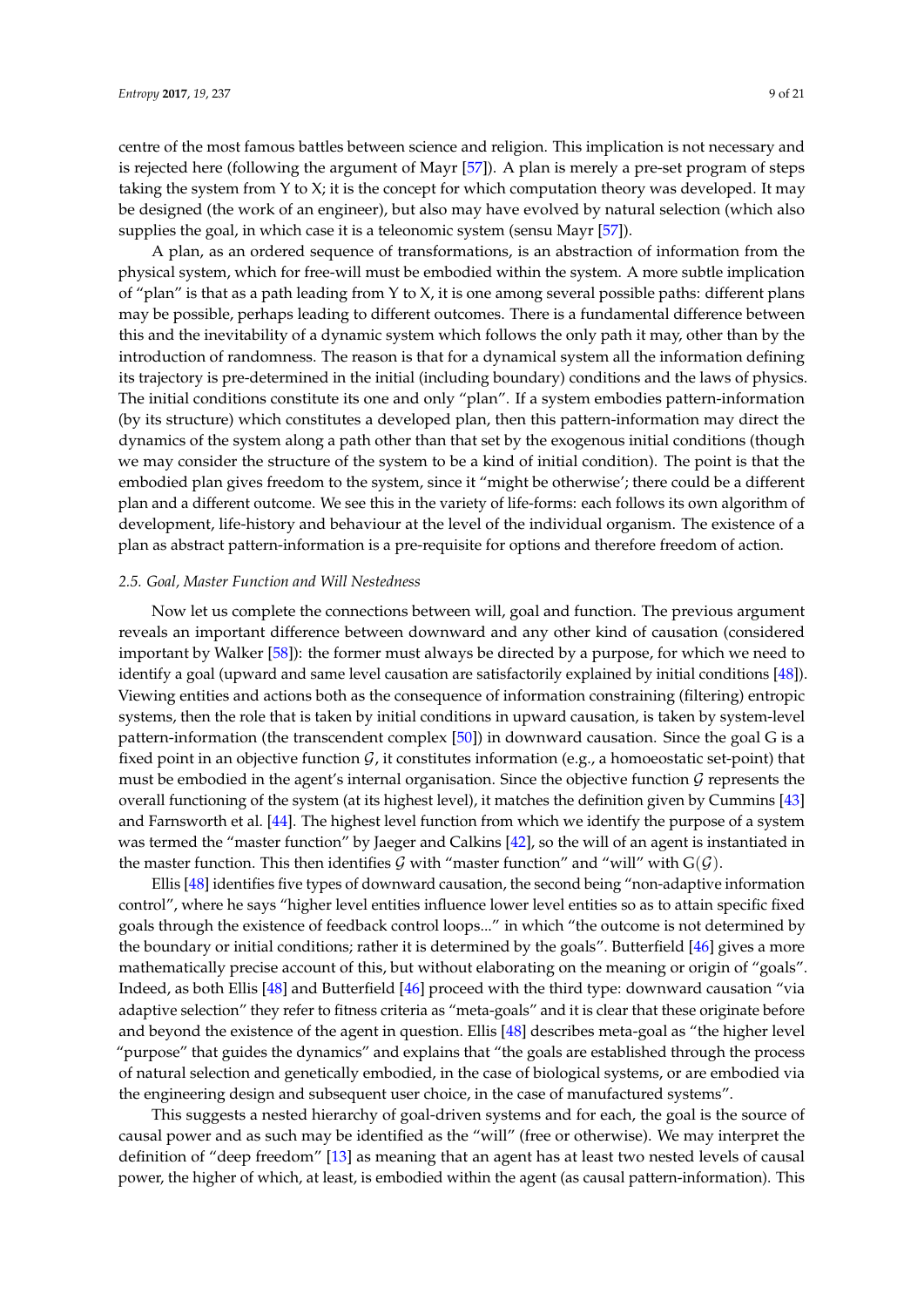concept may be formalised after introducing the discrete variable "will-nestedness"  $N$  which counts the number of levels of causal power exercised over a system, from within the agent as a whole (i.e., at the level of master function), the  $N$ -th level being the highest-level internal cause of its actions.

Among organisms in general, the master function specifies the criteria by which the organism is to assess its possible future reactions to the environment. It is so much an integral part of the organism that without it, the organism would not exist. However, it was not chosen by the organism (in the sense of deep free-will) because it was created by evolutionary filtering and inherited from its parent(s); as all known life has been created by the previous generation copying itself. For single celled organisms the biological master function is to maximise their cell count by survival and reproduction, but in multicellular organisms, this master function exists, by definition, at the level of the whole organism (the unconstrained drive to proliferate a single cell line leads to cancer). Organisms with a central nervous system, regulated by neuro-hormone systems, with their corresponding emotions, can implement more complex (information rich) and adaptable (internally branched) algorithms for the master function, which may include will-nestedness  $\mathcal{N} > 1$ . In humans, this is taken to such an extent that the biological master function may seem to have been superseded (but the weight of socio-biological evidence may suggest otherwise [\[59](#page-19-23)[,60\]](#page-19-24)).

## *2.6. The Possibility of Choice and Alternative Futures*

So far I have identified organisational-closure and the internal generation of a goal-based plan as prerequisites for free-will, but have not yet addressed the "alternative futures" problem relating to an agent constructed from elemental components that necessarily obey physical determinism. List [\[18\]](#page-18-17) provides a philosophical argument for meeting this requirement, constructed from supervenience and multiple realisation of an agent in relation to its underlying (micro) physical level: "an agent-state is consistent with every sequence of events that is supported by at least one of its physical realizations" [\[18\]](#page-18-17). He shows that this may apply not only to multiple micro-histories up to *t*, but in principle includes subsequent  $(t + \tau)$  sequences at the micro-level, which may map to different agent states and therefore permit different courses of action at the (macro) agent-level. To explain: for any given time *t*, the macro-state  $Q_i(t)$  is consistent with a set of micro-states **s**, at least one of which  $s_i \in \mathbf{s}$  may lead (deterministically) to a new state  $s_i \in \mathbf{s}$  at  $t + 1$ , with which a different macro-state  $Q_i$ is consistent, thus giving the agent a choice of which micro-state history to "ride" into *t* + 1 (this idea is developed with rigour by List [\[18\]](#page-18-17), and illustrated with "real-world" examples; it is the basis on which he concludes that agents may be "free to do otherwise", despite supervening on deterministic physical processes).

Alternative futures may be produced at multiple levels of system organisation within a hierarchical structure, by re-applying the principles identified by List [\[18\]](#page-18-17) for each level of macro-micro relations. For any system level *L* to have the potential for alternative futures, it must have the attributes of an "agent-level": supervenience and multiple realisation such that pattern-information with causal power emerges at level *L* from *L* − 1: i.e., a transcendent complex exists at level *L*. However, this does not necessarily give free will to a system of that level, since for that, it must be organisationally closed. If it were not so, we would not be able to identify the system at level *L* as an entity to which free-will could be ascribed. Thus will-nestedness cannot be attributed to levels of organisation below that of the Kantian whole. Since the Kantian whole is, by definition, the highest level of organisation to which free-will may be ascribed (any causal power beyond it rules out its free will), then will-nestedness can only apply at the level of the Kantian whole. Given this, the will-nestedness must be constructed from purely organisational, i.e., pattern-informational and therefore be purely computational in nature. This is an important deduction: free-will can only be an attribute of a Kantian whole and it can only result from the cybernetic structure at the level of the Kantian whole.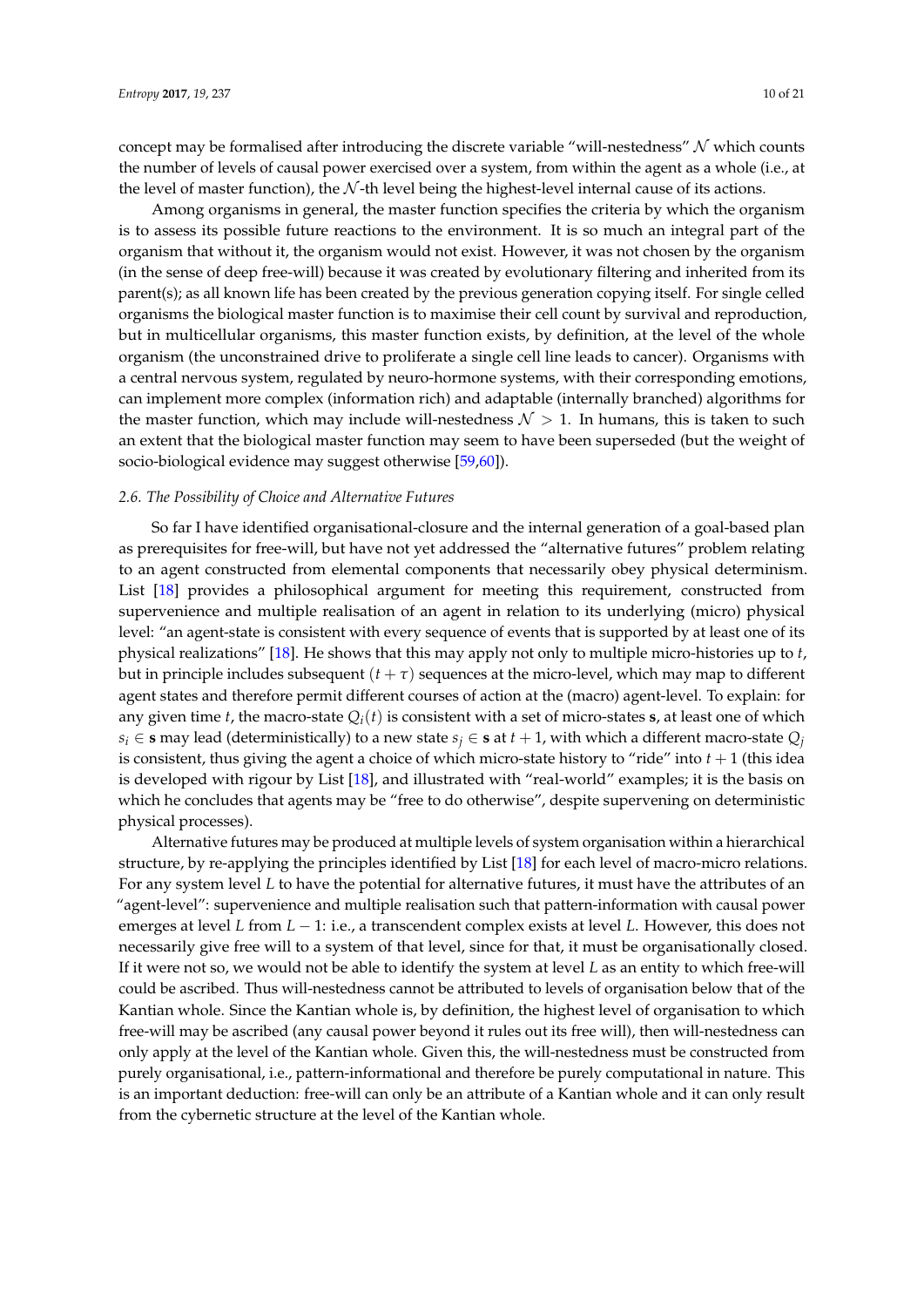## **3. Choosing Possible Futures: The Computational Condition**

We see that for free-will, an agent must have an independent and internally generated purpose for action and that this requires it to be organisationally closed. Free-will further requires the agent to use this purpose to choose among options. To do so, it needs an internal representation of possible futures from which to choose and an internally generated means of choosing. We now turn to the conditions which enable these essentially computational facilities.

## *3.1. Information Abstraction*

The organisational boundary is where internal is distinguished from external. If the agent in question had no links of any kind between internal and external, then it would be unable to respond to, or use, its environment and in that case it could not be behaviourally autonomous as Froese et al. [\[22\]](#page-18-21) defined it. Therefore to be both behaviourally and constitutively autonomous an agent must be disconnected from effective cause (also termed efficient cause), but able to perceive at least some aspect of its environment and act upon what it perceives (this being the foundation of cognition). The way this is achieved is via one or more transducer on the boundary, which acts as an intermediary between external and internal, allowing causal power without permitting effective cause to pass through the boundary. The transducer is a system which transforms information from one medium of embodiment to another (in analogy with an engine which transforms energy from one form to another). As information crosses the interface between one medium and another, it looses its effective causality. The reason is that information causality is mediated by physical forces. What is meant here by information causality, is that changes in an effective force (within a medium) constitute a pattern in force which as a pattern, constitutes information in the sense defined in Section [1.](#page-0-0) Forces are effective only within the medium to which they belong. The transducer has two sides, each belonging to a different medium, so each is causally linked to a different medium. Therefore fluctuations in force on one side exert no effective cause on the other side (because it is a different medium). However, the transducer allows a correlation between the fluctuation on one side and the other. What happens between the sides is a transformation of the information from one medium to the other and during that transformation the information looses its physical causal effect, but the transducer passes through its causal power via correlation, which itself may be modulated by the transducer. The disconnection of information from its medium is termed information abstraction because information without a medium of embodiment cannot really exist, it is an abstraction.

Information abstraction at the organisational boundary is crucial to achieving autonomy because it strips off the physical effect of the external environment to take only the abstract information which is then used as a signal in cognition. Causes are transformed into signals, their effects being rendered responses (which thereby may become optional). It is this separation of information (as signals) from the physical force of cause and effect that releases the agent from attachment to the cause-effect determinism of its environment. The material apparatus for performing this task is a transducer: the tegumental membranes of bacteria and other cells contain a wide variety of transducers (receptors) and we expect an artificial robot to be well equipped with them too. This is not a merely technical point. The closure condition gives the system a degree of causal independence and the boundary transducers give it a sensitivity to its environment whilst preserving this independence. The boundary is the place where the inevitability of cause and effect of the environment meets that of the internal processes of the system and the transducers are the interface between these causal chains. According to one interpretation, internally to the system, the environment is "reduced" to abstract, representational, information by the transducers [\[61\]](#page-19-25). Now the question is, what must the agent do with this information in order to exercise free-will?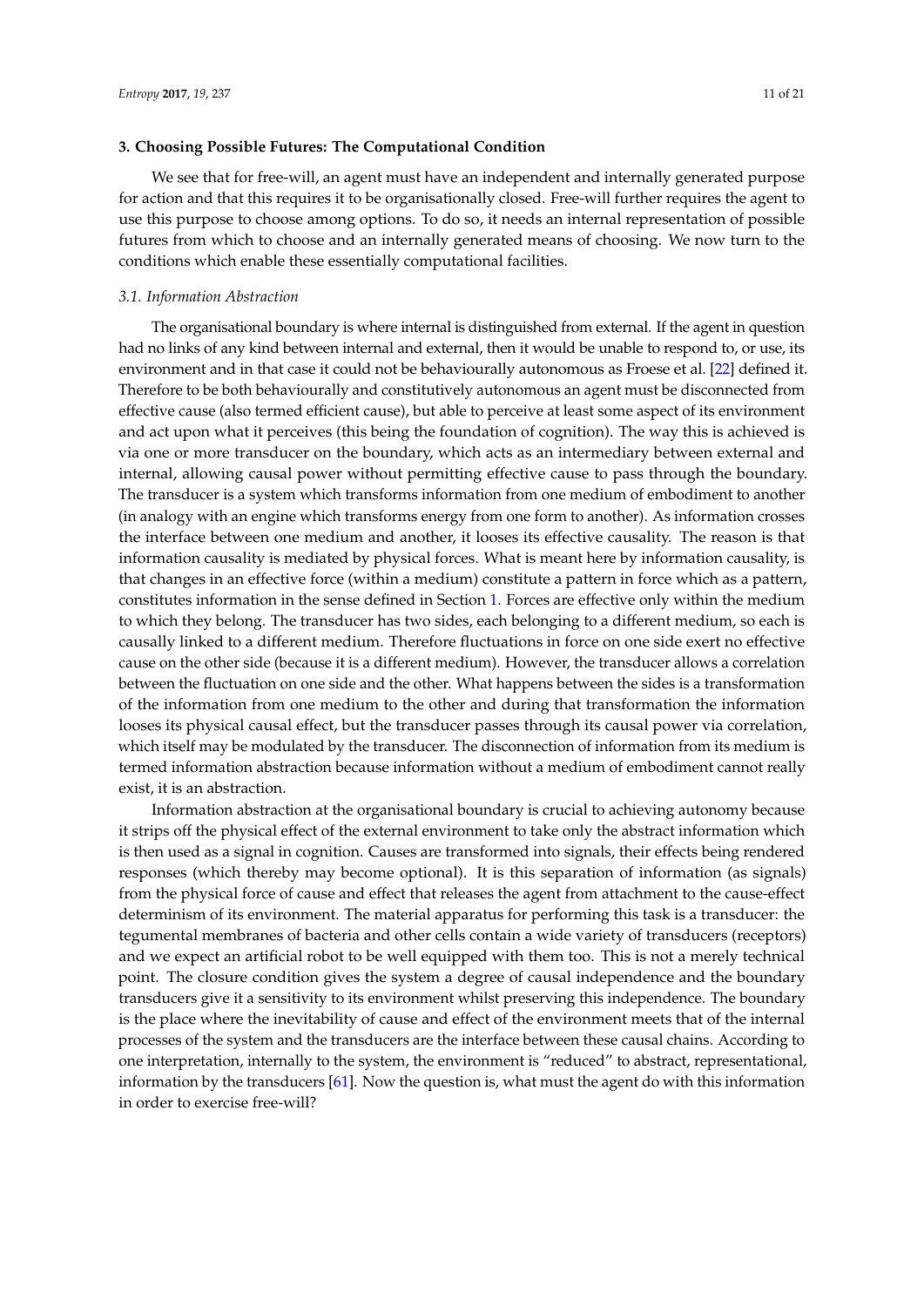Of course the answer is to compute: more specifically, to perform transformations on the data as a result of a sequence of physical changes in the physical structure of the agent. Such changes are described by automata theory, for which the most basic automaton has two states and can potentially change state on receiving a signal to which it responds: it is a switch (e.g., a protein molecule with two conformations is an "acceptor" of all strings from the alphabet  $\{0, 1\}$ , where these symbols may represent the presence/absence of e.g., another molecule or a level above a threshold (e.g., temperature)). Obviously, the switch is the elemental component for generating discrete options. A less obvious, but crucial property of the switch for the physical embodiment of computation is "thermodynamic indifference". Walker and Davies [\[62\]](#page-19-26) focus on computation in explaining the origin of life, referring to genetics-first theories as "digital-first", emphasising the need for "programmability" and its provision by informational polymers (the genetic oligomers RNA, DNA etc.). By programmability they meant that components of a system are configured so that the system state can change reversibly, approximately independent of energy flow: i.e., changes of state are not accompanied by substantial changes in potential (stored) energy. If they were, then switching would always be biased by the difference in energetic cost between e.g., switching on and off. Energetically unbiased switching is the physical underlying mechanism of "information abstraction" referred to by Walker and Davies [\[62\]](#page-19-26). In reality, switching (and state-changes in general) always have energetic consequences (more deeply, there is always an exchange of entropy between the system and an external energy source), which is one of the reasons an autonomous agent must complete work cycles as Kauffman [\[63\]](#page-19-27) specifies. What makes the informational polymers (e.g., DNA) of life special is the fact that they are reversible in a way that is thermodynamically indifferent (or very nearly so; see Ptashne [\[64\]](#page-19-28)). Any ordered set of *n* switch positions (e.g., 1,1,0,0) has very nearly the same potential energy as any other ordered set of *n* (e.g., 0,1,0,1).

For free-will, both the self-assembly of autocatalytic systems and the computational requirements (switches and memory) are jointly necessary. Walker and Davies [\[62\]](#page-19-26) and Walker [\[58\]](#page-19-22) proposed that the autonomy of living systems arises from the combination of "analogue" chemical networks and "digital information processing". Accordingly, a hybrid automaton is a good model for the construction of a free-will agent. Figure [1](#page-12-0) (from Hagiya et al. [\[10\]](#page-18-9)) shows an example of a hybrid automaton which combines discrete-state with continuous dynamical systems, such that the discrete states (as modes of functioning) determine the system's responses to dynamic variables and these responses potentially influence the trajectory of the dynamics. In this pedagogical example from Hagiya et al. [\[10\]](#page-18-9), there are two state variables *α* and *τ* which determine the set points for autonomous chemotaxis behaviour in the bacterium represented. This system can freely maximise its (experienced) environmental concentration of *x* (e.g., glucose), so its goal  $G(\mathcal{G})$  is defined, but it cannot choose how (hence  $\mathcal{N} = 1$ ), so it cannot express free-will in the deep sense. However, if it had independent control over *α* and *τ*, with the ability to adjust these values according to a plan of its own making, then it would fulfil the condition of having willed its own behaviour ( $\mathcal{N} = 2$ ), at least in the sense defined in the previous section. As part of a living bacterium, the system depicted would be a component of a Kantian whole (the free-living organism), so all that is missing for free-will is a plan for determining *α* and *τ* according to an internally generated goal (a master function) and some means of computing this. The computational requirements for free-will are identified as follows.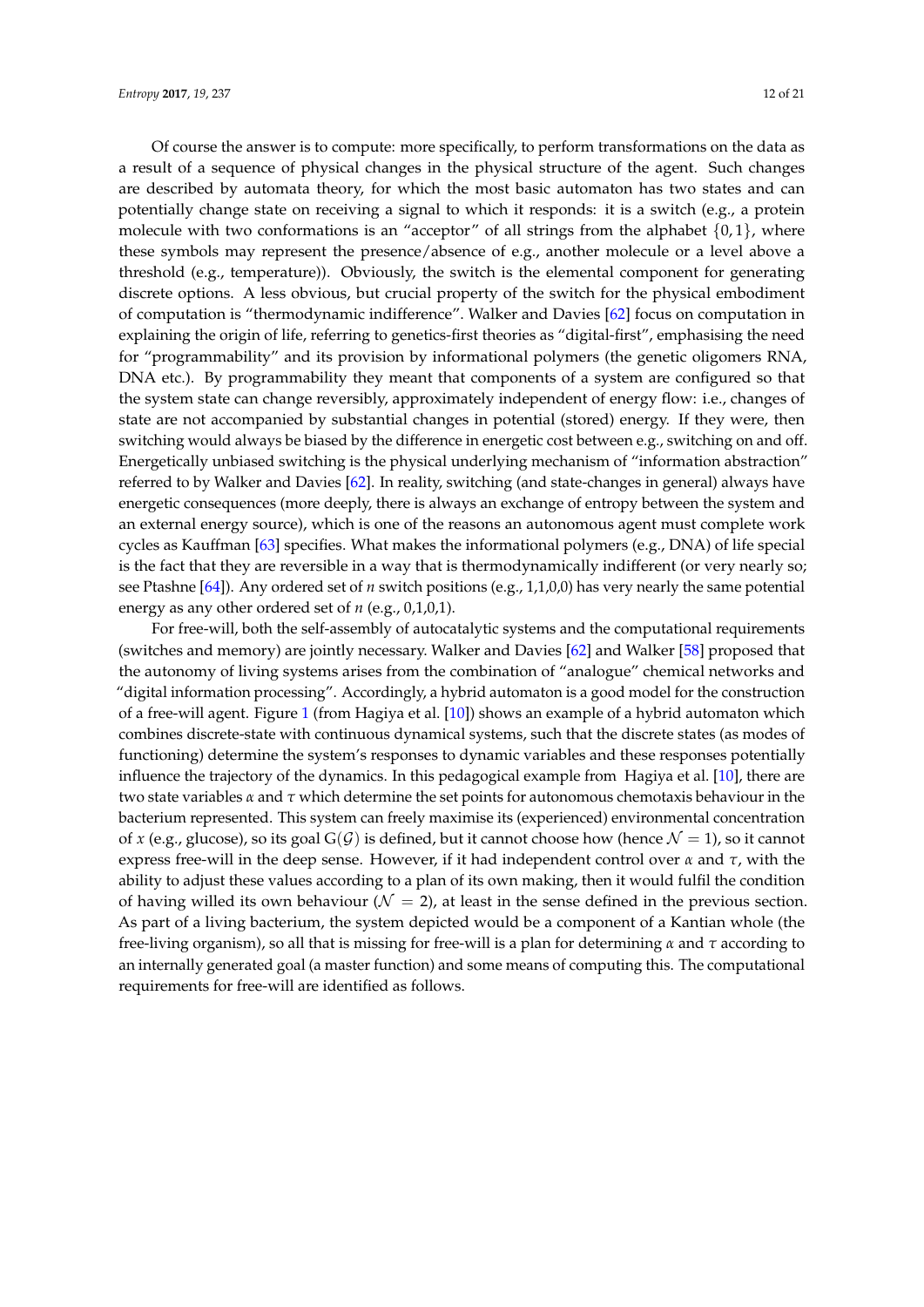<span id="page-12-0"></span>

**Directed** 

**Figure 1.** A bacterial chemotaxis controller described as a hybrid automaton, realised in practice by e.g., Escherichia coli species, but also as an engineering design for a molecular robot, using DNA-based components by Hagiya et al. [\[10\]](#page-18-9), from which the figure, slightly modified, is taken. Note that *α* and *τ* are internal set-points, which constitute pattern-information embodied in the molecular robot's structure and are ultimately determined by Darwinian evolution (natural robots) or intentional design (human artefacts). The bacterium responds to the environmental concentration (e.g., of glucose); its objective function  $x$ , which is detected by a membrane transducer which generates the internal variable *r*. It is searching for a higher concentration when *x* is below a set threshold (directed motion) and tumbles randomly for a time set internally by *τ* using an internal "clock" signal *c*, whenever the concentration is at least equal to the threshold. The swimming and tumbling are modes of action of its flagella. The objective function of this system is the experienced concentration  $x$  and the goal is max $(x)$ . The chemotaxis controller exhibits will-nestedness of one.

#### *3.2. The Representation of Self*

Firstly, a free-will agent must maintain an internal representation of itself, and also the effect of its environment on its internal state, to enable it to assess each of its options for action.

At the root of automata theory lies an attempt to fully describe (and therefore predict) the behaviour of a system without a detailed mechanistic account of its internal workings (the black box approach). The system is captured in the mapping between environmental stimuli and responses:

<span id="page-12-1"></span>
$$
R(t+1) = W(\mathbf{S}(t), S(t))
$$
\n(2)

where  $R(t)$  and  $S(t)$  are the response and stimulus, and  $S(t)$  is the history of stimuli experienced by the system, from the beginning of its formation up to  $t$  and  $W(\cdot)$  is the mapping function. This presents an immediate problem, since in general **S**(*t*) is arbitrary and infinite in range (it is instructive to think of Strawson's [\[20\]](#page-18-19) "Basic Argument" in terms of Equation [\(2\)](#page-12-1): the response of a system, in general, depends on its environment from before the system came into existence). The solution to this indefinite  **problem (provided by Moore [\[65\]](#page-19-29)) is to assume that the infinite set of**  $**S**(*t*)$  **may be partitioned** into a finite number of disjoint equivalence sets, each containing the histories that are equivalent in their effect on *R*(*t* + *τ*),  $\forall$ *τ*, where *τ* is in the interval [0, ∞]. These equivalence sets are represented as states  $Q(t)$  of the system, so that:

$$
R(t+1) = W(Q(t), S(t)) \text{ and } Q(t+1) = U(Q(t), S(t)),
$$
\n(3)

where  $U(Q(t), S(t))$  is the transformation function dictating the transition of system state given its present state and that of the stimulus (see Minsky [\[66\]](#page-19-30), pp. 16–17). Thus *Q*(*t*) represents how the system is now, given its previous history of experiences. *Q*(*t*) corresponds to the agent-state of List [\[18\]](#page-18-17), which is multiply-realisable and which is, at least in principle, free to take more than one value at some point in the future  $t + \tau$ , despite supervening on a a wholly determined set of micro-histories. List [\[18\]](#page-18-17) showed the possibility of choice at the agent-level, but this does not necessarily mean that  $Q(t)$  is indeterminate. Specifically, for free-choice (of  $Q(t+1)$  and implied  $R(t+1)$ ), the direction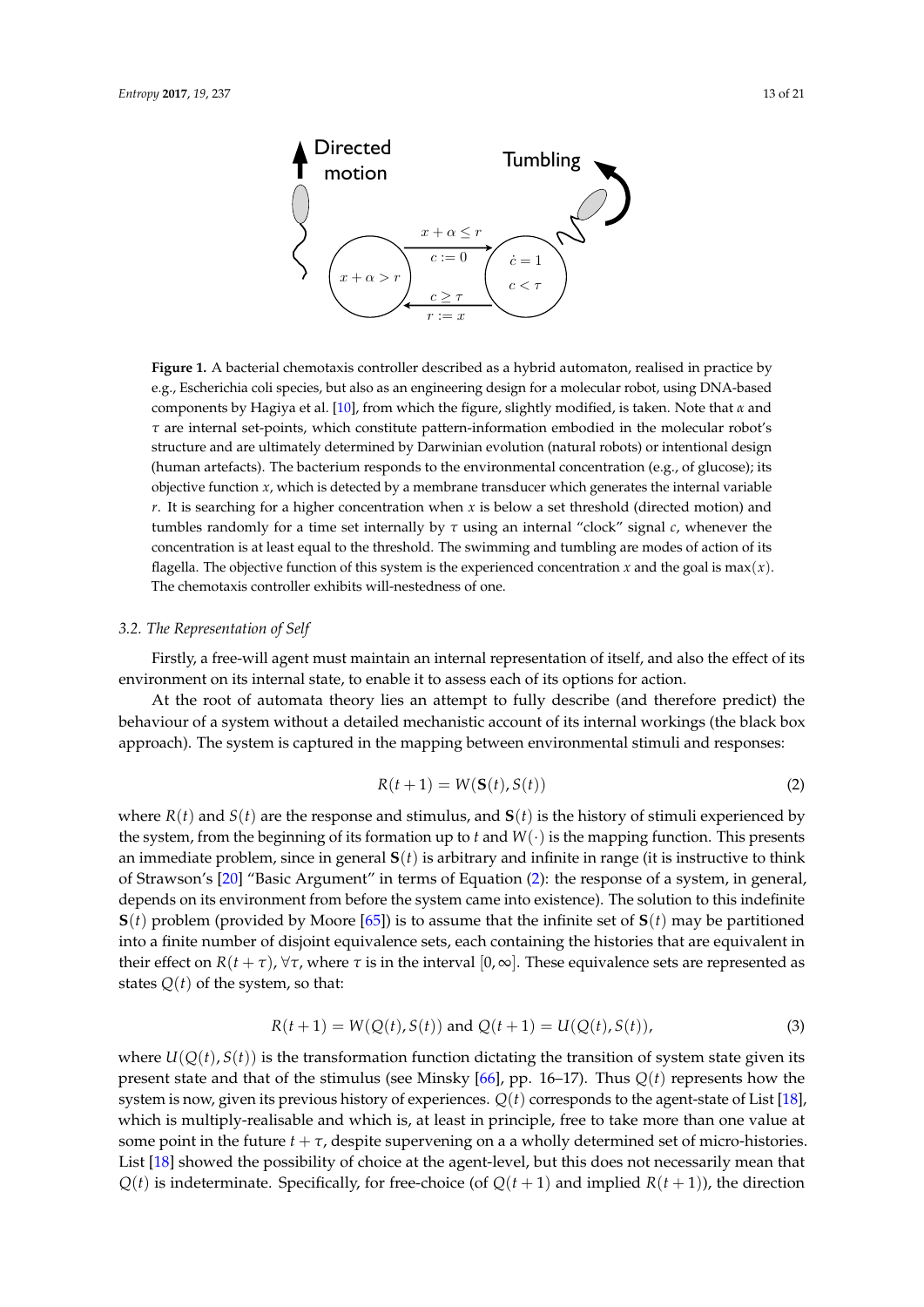taken at the branching point *t* must be determined by a process internal to the agent that represents its "purpose" (as defined earlier). For the choice to be purposeful, it must be based on an assessment of the outcomes that would arise from choosing each of the options. This entails a prediction of possible futures, for which a free-will system must have a model of itself in its environmental context.

The question now is, how can a system create such a representation by and for itself, not "programmed" by some exogenous source of information? The answer seems to be as it is with material self-assembly: a boot-strap, step by step, gathering of pattern-information embodied in form, such that as the form grows, it increases in complexity. In the particular case of building a model of self and environment, this process is one of learning, for which the field of "machine learning" provides our understanding. Well known advances in this field have already led to sophisticated learning among pre-existing (i.e., not self-assembled) computation systems such as deep neural networks etc. The difference here is that the learning is not merely a statistical problem, but one of simultaneous self-construction, which must begin with simple systems, so in the remainder of this section, only basic and simple systems capable of unsupervised learning are discussed.

#### 3.2.1. Learning in a Constant Environment

The most basic form of learning is operant conditioning (reinforcement learning), described mathematically by Zhang [\[67\]](#page-19-31) (cited in Krakauer [\[68\]](#page-20-0)) as follows from the description provided by [\[68\]](#page-20-0). Let  $R_i$  be one of a set of *N* possible responses ( $R_i \in \mathbf{R}$ ,  $i \in [1, N]$ ) in a constant environment, occurring with probability *r<sup>i</sup>* . For each response there is a "reward" *ρ* (which coincides with the objective function G that defines the goal of the system:  $\rho \to f(\mathcal{G})$ , so that the incremental change in probability of the *i*-th response is:

$$
\Delta r_i = a \rho_k (\kappa_{k,i} - r_i), \tag{4}
$$

where *κk*,*<sup>i</sup>* is the Kronecker delta function (equal to 1 if *i* = *k*, else equal to zero) and *a* is a learning rate constant. Since the average change in response over the ensemble of possible responses is the frequency-weighted sum:  $\Delta \hat{r} = \sum_{k}^{N} r_k \Delta r_k$ , the result is that the frequency of the *i*-th response incrementally increases in proportion to the difference between its reward and the average over all rewards:

<span id="page-13-0"></span>
$$
\Delta r_i = ar_i(\rho_i - \widehat{\rho}) \text{ , where } \widehat{\rho} = \sum_{k}^{N} r_k \rho_k. \tag{5}
$$

The dynamic quantified in Equation [\(5\)](#page-13-0) describes learning by maximising the reward experienced. Such learning is equivalent to making an increasingly accurate model of the (static) relationship between the agent's internal state and the environment, via (Bayesian) "trial and error" sampling of responses. Given a constant environment, the solution to Equation [\(5\)](#page-13-0) yields a single, reward maximising response:  $R^* = R_i$  such that  $\rho_i = \hat{\rho}$  and  $r_i = \kappa_{k,i}$ .

To achieve this in practice the system must at least keep a record of the reward for the last response made and the average reward, for which an automaton with an external memory is required (e.g., a push-down automaton, though this is still essentially a determinate finite state automaton DFA). Quantifying the complexity of such a system is probably best achieved through a programme (algorithmic) complexity measure since the information instantiated by such an automaton is almost all in its transition mapping and there are robust methods for reducing this to the minimum description, leading directly to the Kolmogorov complexity. The process of learning can be interpreted in information terms: if the starting probability distribution of  $\bf{R}$  is  $\tilde{r}$ , then the initial Shannon entropy of the system is  $H = -\sum_i^N \tilde{r}_i \log(\tilde{r}_i)$  and the final entropy is zero: having completed its learning, the system has no uncertainty about the best way to respond to this environment. In this state, the automaton is a complete representation of its interaction with its environment (i.e., the distribution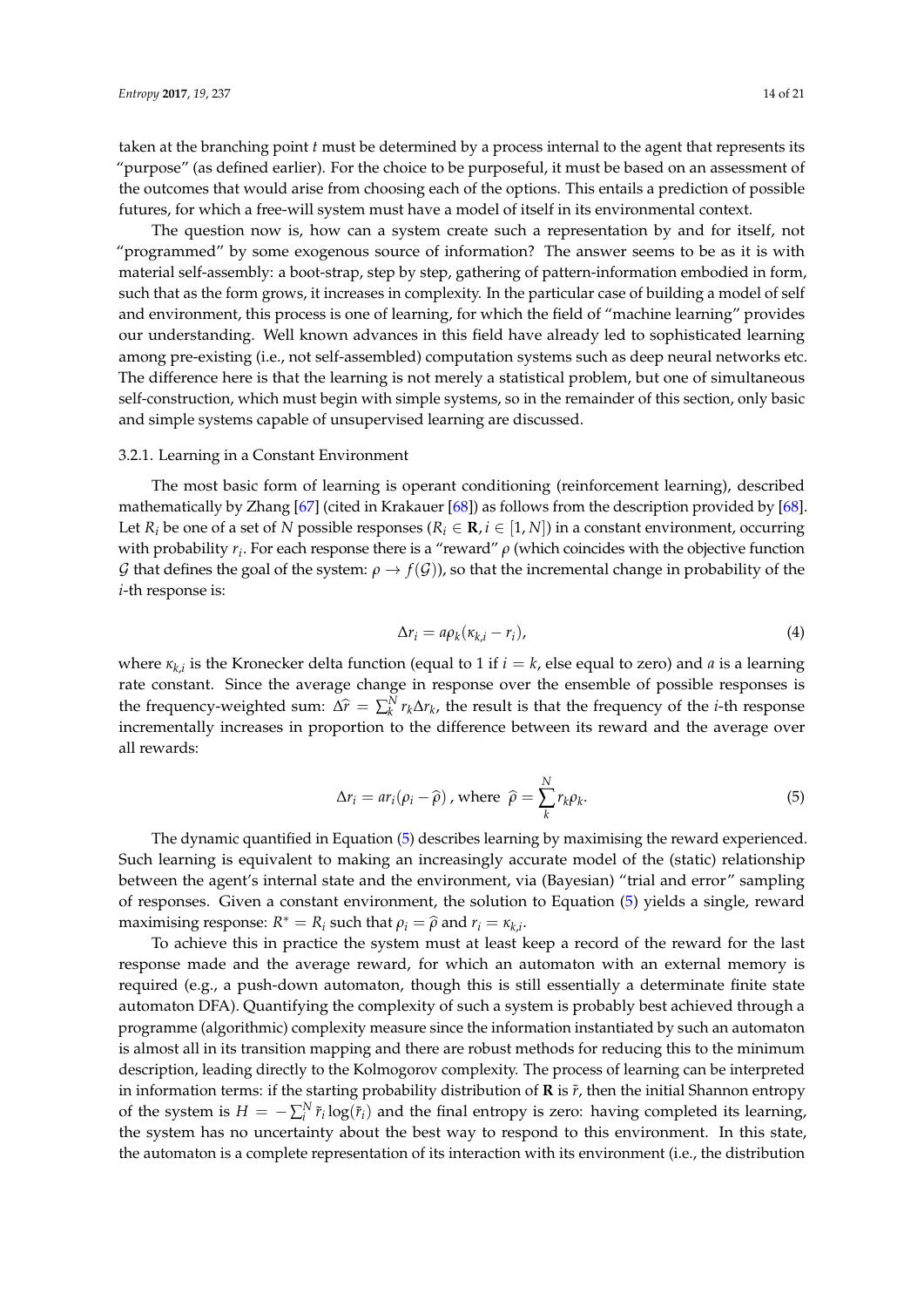of rewards over its repertoire of responses) and it embodies exactly *H* units of information: a quantity which should match the algorithmic complexity measure (though not tested here).

#### 3.2.2. Extension to a Variable Environment

Generalising to a variable environment, for which a set of finite states **S** is an adequate representation, there would exist a reward maximising response for each state:  $R_i^* \rightarrow (S_i)$ , such that *R* ∗ *i* solves Equation [\(5\)](#page-13-0). The agent may choose to maximise its reward over all **S**, and to enable this, it must learn the best response for every  $S_i \in S$ . In information terms, first let  $H(s)$  be the entropy of the environment having probability distribution **s** and  $H_t(\mathbf{r}_t)$  be that of the responses, given their probability distribution **r<sup>t</sup>** at time *t*. The Shannon information the agent has about its environment (in terms of its rewards) is:

<span id="page-14-0"></span>
$$
I_t(\mathbf{s} : \mathbf{r_t}) = H(\mathbf{s}) + H(\mathbf{r_t}) - H(\mathbf{s}, \mathbf{r_t})
$$
  
=  $H(\mathbf{s}) + H(\mathbf{r_t}) - H(\mathbf{s}|\mathbf{r_t}),$  (6)

meaning that the agent is learning both the distribution **s** and the reward associated with each  $S_i \in S$ . This mutual information is embodied in the structure of the agent and can be used as a measure of its complexity. The structure of the agent may be too simple to embody as much as the maximum mutual information, in which case its learning will be limited and it will not make optimal responses, so Equation [\(6\)](#page-14-0) is a measure of the minimum complexity required for optimal behaviour from the agent. It would be possible for an agent to implement this learning system by "growing" multiple copies of the DFA with memory (one for each  $S_i \in S$ ) that is used for a constant environment. The output of each of these would then be the input to a further DFA which it uses to maximise the reward across all of them. This "growth" would be enacting meta-learning: the agent would increase its complexity in response to rewards. The number of states in **S** is not known by the agent a-priori, so the number of DFAs needing to be "grown" is indeterminate. Further, account should be taken of the extended time needed to perform such laborious learning and the consequences of the agent being wrong in so many trials. It seems that for practical reasons there comes a point when a more powerful kind of computation becomes necessary. In computation terms, such a learning problem requires at least a finite and non-volatile memory, effectively to store multiple instances of the single learning problem encountered in a constant environment. For this reason a Turing Machine would be a more realistic option.

#### *3.3. The Free-Will Machine*

These computational requirements for free-will to become possible are brought together in the hypothetical "free-will machine" of Figure [2.](#page-15-0) This information processing must be implemented by the agent to which free-will is ascribed and that agent must, further, be a Kantian whole for the requirements of free-will to met. The current state of the environment (external) and of the agent (internal) are derived by information abstraction from the physical world: the array of receptor molecules in the cell membrane, the nervous senses of an animal, or the transducers of a human artefact all perform this task. The first Turing machine implementation TM1 constitutes a representation of the agent in the present (relevant aspects of its environment are included) and is informed (updated) by the state information  $Q_t$  and  $S_t$ . The function of this representation is to identify the set of possible responses  $\underline{R}_t$ that the agent can make, given *Q<sup>t</sup>* , *S<sup>t</sup>* (underline notation now denotes a set).

TM2 uses these hypothetical responses to compute the set of possible futures at a time  $t + n$ (*n* may take any positive value)  $\underline{F}_{t+n}$  for which in a simple case TM2 :  $\underline{R}_t\to \underline{F}_{t+n}$  is a map of responses onto possible futures (simple, because there is not necessarily a  $1:1$  relation between  $\underline{R}_t$  and  $\underline{F}_{t+n}$ , but we need not be concerned with that at present). There is no limit on the number of possible futures that TM2 may compute, but it must be at least 2 for a choice to exist. These possible futures are each represented by a set of states *f*, each member  $f_n$  being equivalent to a prediction of a possible  $Q_{t+n}$ .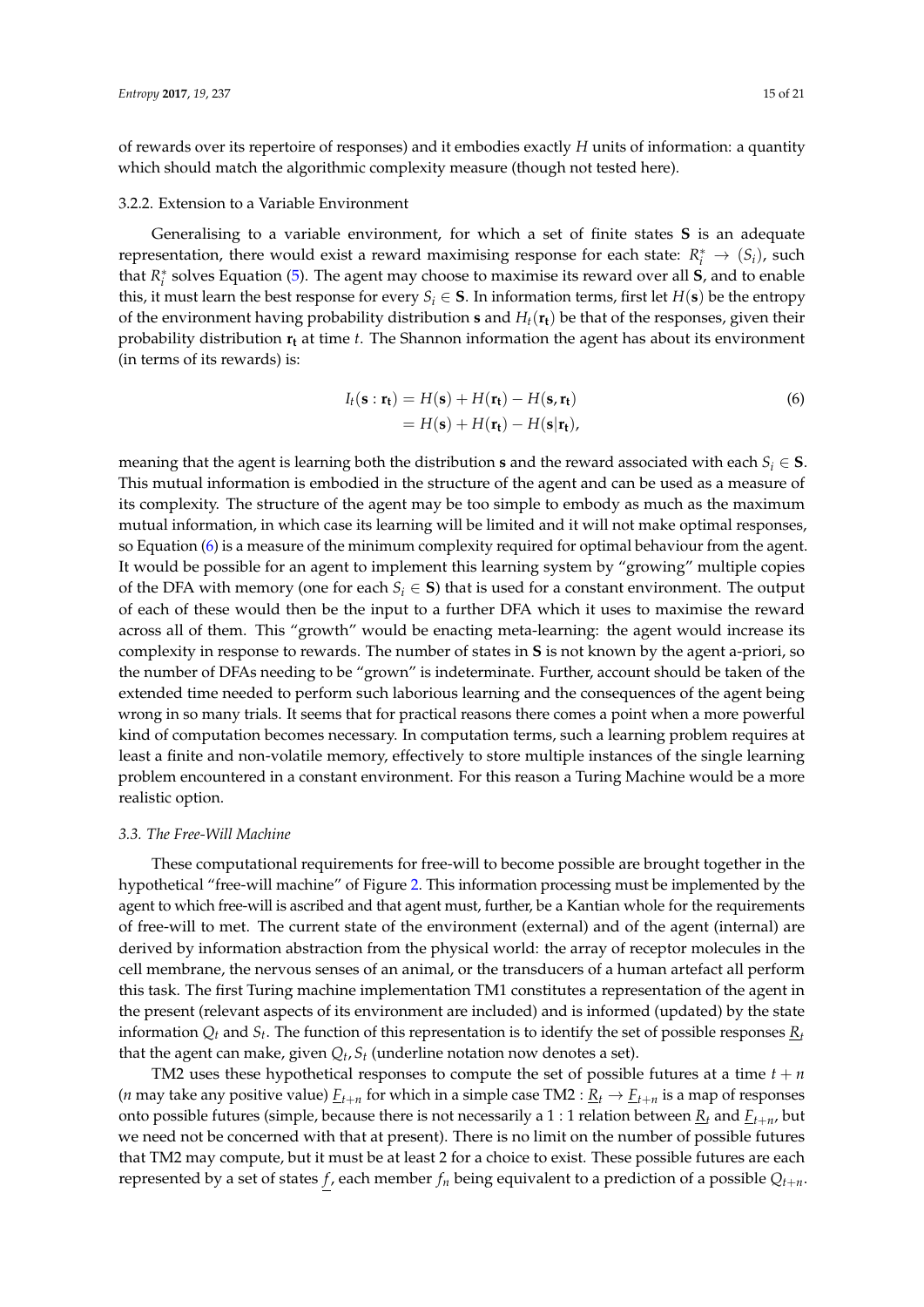The finite state automaton FSA chooses from among these, using a selection criterion based on the objective function defined by a goal G, which is generated by the agent (not exogenously). This goal is the maximisation of the master function, (e.g., for a living agent this is life-time reproductive success). The goal enables the optimal possible future state to be recognised (it is the one which maximises the master function) and this future state  $f'$  implies an optimal response  $r'$  (in general there could be more than one, in which case the agent will be indifferent among them). Having selected an optimal response, the agent then must implement it in the physical realm. Since the computation of r' has been conducted in the realm of information, this step appears to involve the control of material by information. In practice all the computation and indeed all the information is instantiated by material and energy acting in the physical realm, so our cybernetic model is merely an abstract representation of the organisation of the physical processes which lead to the implementation in the physical system and this return to physical reality is represent by the action (IPS). Such implementation inevitably results in a transformation of the agent into a new state  $Q_{t+1}$ , together with  $S_{t+1}$  and this restarts the cycle. It may be noted that Von Neumann's self-replicating automata are proven universal Turing machines [\[39\]](#page-19-3) and Turing machines are thought to be common among living systems, so this computational arrangement is not beyond the bounds of possibility.

<span id="page-15-0"></span>

**Figure 2.** A conceptual "free-will" machine, which generates predictions of its state in alternative futures  $\underline{F}_{t+n}$ using an internal representation of itself interacting with its environment, selecting the optimal from among these, using a goal-bases criterion G, in which the goal is internally determined (further explanation in the text).

# **4. Discussion and Synthesis**

To summarise, the essential requirements for free will are:

- R1 There must be a self to self-determine.
- R2 There must be a non-zero probability of more than one option being enacted.
- R3 There must be an internal means of choosing among options (which is not merely random, since randomness is not a choice).

For R3 to be fulfilled:

- R4 Options must be generated from an internal model of the self which can calculate future states contingent on possible responses.
- R5 Choosing among these options requires their evaluation using an internally generated goal.
- R6 For "deep free-will", at least two nested levels of choice and goal (R4–R5) must be enacted by the agent.

R1 and references to "internally generated" are fulfilled by organisational closure. For R2, the possibility of options, which implies "multiple futures" has been established for the level of the agent by List [\[18\]](#page-18-17). R3 and its predicates R4–R5 imply a minimum level of computational power, which in principle can be met by a small set of Turing machines, which may in principle be implemented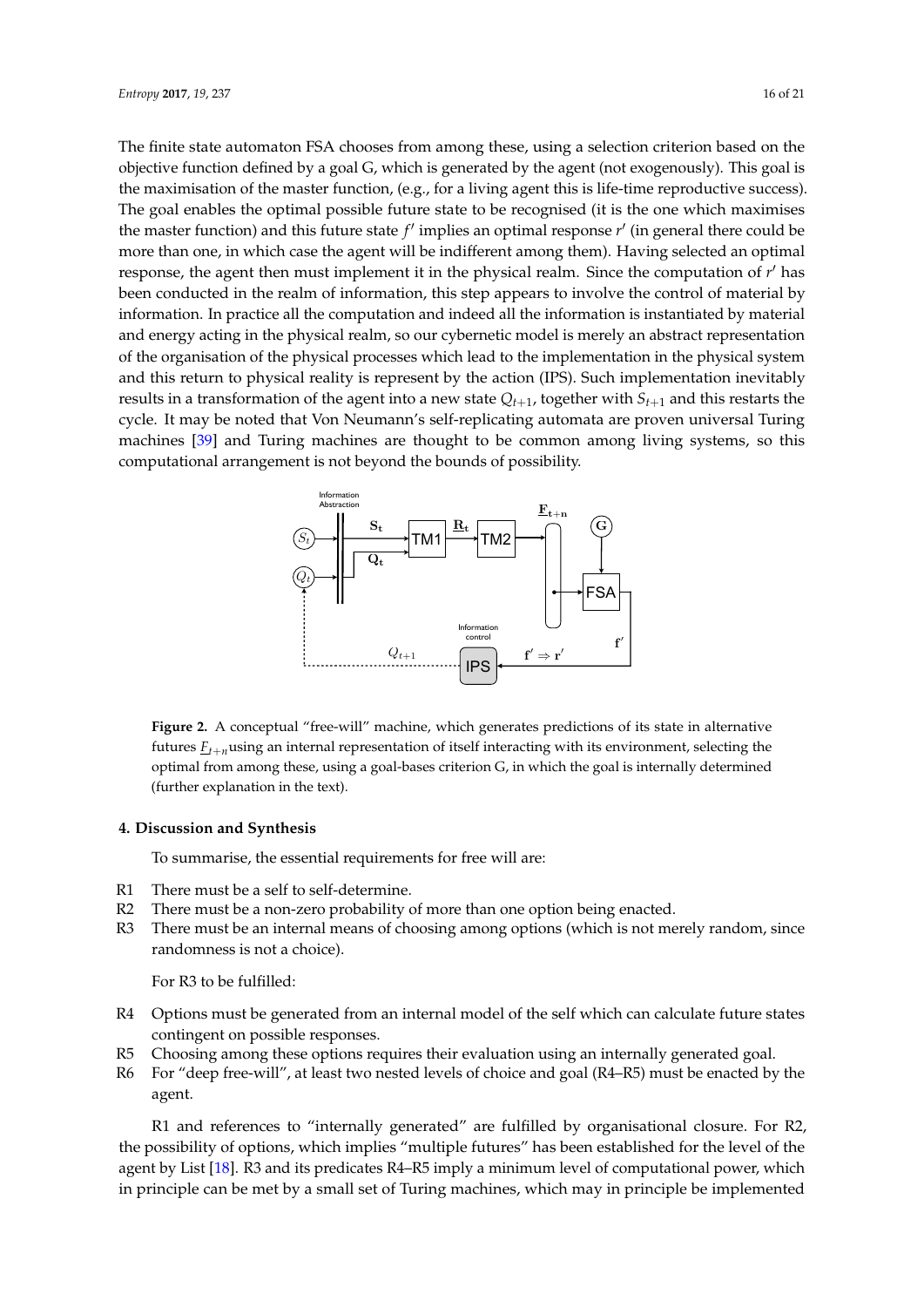by a von Neumann architecture computer, a network or cellular automaton-based or any other sort of computer, including a biomolecular system such as found in higher animal life, but it seems to be beyond the power of a single living cell (though that last point is not yet established). R4 in particular seems to require a finite memory (the size depends on the complexity of the agent and its environment) and R6, the qualifier for deep free-will, adds a little more to the computing power necessary, but it is important to note that this extra is not a step-change: it is not qualitatively more demanding than the automated decision making required by R3.

The question of free-will is not one of whether an agent's actions are caused, since all actions ultimately have a cause. The ultimate cause of any action can be understood as resulting from selection over random actions by a pattern, which leaves a correlation with the pattern that caused the selection (instantiating pattern-information). All living organisms, including people, were produced by information-pattern filtering, proximally by molecular replication (creating inheritance) and ultimately by Darwinian selection. All human artefacts were created by following a design pattern (though it may not have been completed before artefact construction), so they correlate with their design. Even inanimate objects, such as stars, lakes and sand grains, owe their form to the information-pattern of underlying physical laws, Pauli's exclusion principle and the distribution of matter and energy in space following the big-bang. To this, we must add randomness which has been entering as "informational raw material" into the universe, disrupting the original patterns and opening opportunities for novelty (evolutionary for life) and more widely directing the course of the universe in unexpected ways as its history tracks a course in the highly ergodic space of possibilities.

Taking Strawson's [\[20\]](#page-18-19) Basic Argument seriously, this pattern-correlation and the injection of randomness both deny free will. From them, we obtain a model in which the identity of all things, including human beings, is an illusion: as if the universe was all one complex manifestation which only appears to include separate agents. Closer inspection shows how the nested-hierarchical construction of this complexity entails the creation of genuinely new pattern-information, caused by and embodied in the interactions among component parts of putative agents. This novel pattern-information transcends its component parts and can exert downward causation upon them. Some structures (such as autocatalytic sets) created this way are organisationally closed (though materially and thermodynamically remain open systems). Because of this, their internal dynamics are, at least partially, separated from the external dynamics of their environment and this gives them an organisational boundary, enabling internal to be defined against external. At this boundary, external and internal chains of cause and effect interact through transducers which transform physical determinism into stimulus-response relations. Systems with these properties are essentially cybernetic and although their low-level processes are continuous with the rest of the universe, List [\[18\]](#page-18-17) has shown that in principle they may have options for their next state and response: they are freed from physical determinism. To translate this freedom into free-will, requires that the (partially) independent agent chooses from among its options and this entails an internal computation of possible futures and their evaluation against a goal representing the fulfilment of the agent's "master function" (i.e., its purpose). This goal is a fixed point in an objective function which may be simple (as in a homoeostatic system), but also arbitrarily complex and multi-layered, taking account of multiple time-scales and interactions with other agents. If the objective function is at least two-layered (will-nestedness  $\mathcal{N} \geq 2$ ), then it effectively has a choice of what to choose and thereby could fulfil the established definition of (deep) free-will [\[13,](#page-18-12)[16\]](#page-18-15). This calls into question the idea that free-will is an all or nothing capacity, instead, it suggests free-will to be a discrete quantity and even something we could in principle measure as a trait of a system.

The reason is that deep free-will has so far been defined as the freedom to choose ones will, but the analysis presented here shows that to be wilful, a choice must be purposeful, which means optimising an objective function. Freedom is in the choice of objective function. Since therefore, the core of will is the objective function, deep freedom is the freedom to choose this, but to be wilful, this choice in turn must optimise a hierarchically superior objective function, which must have been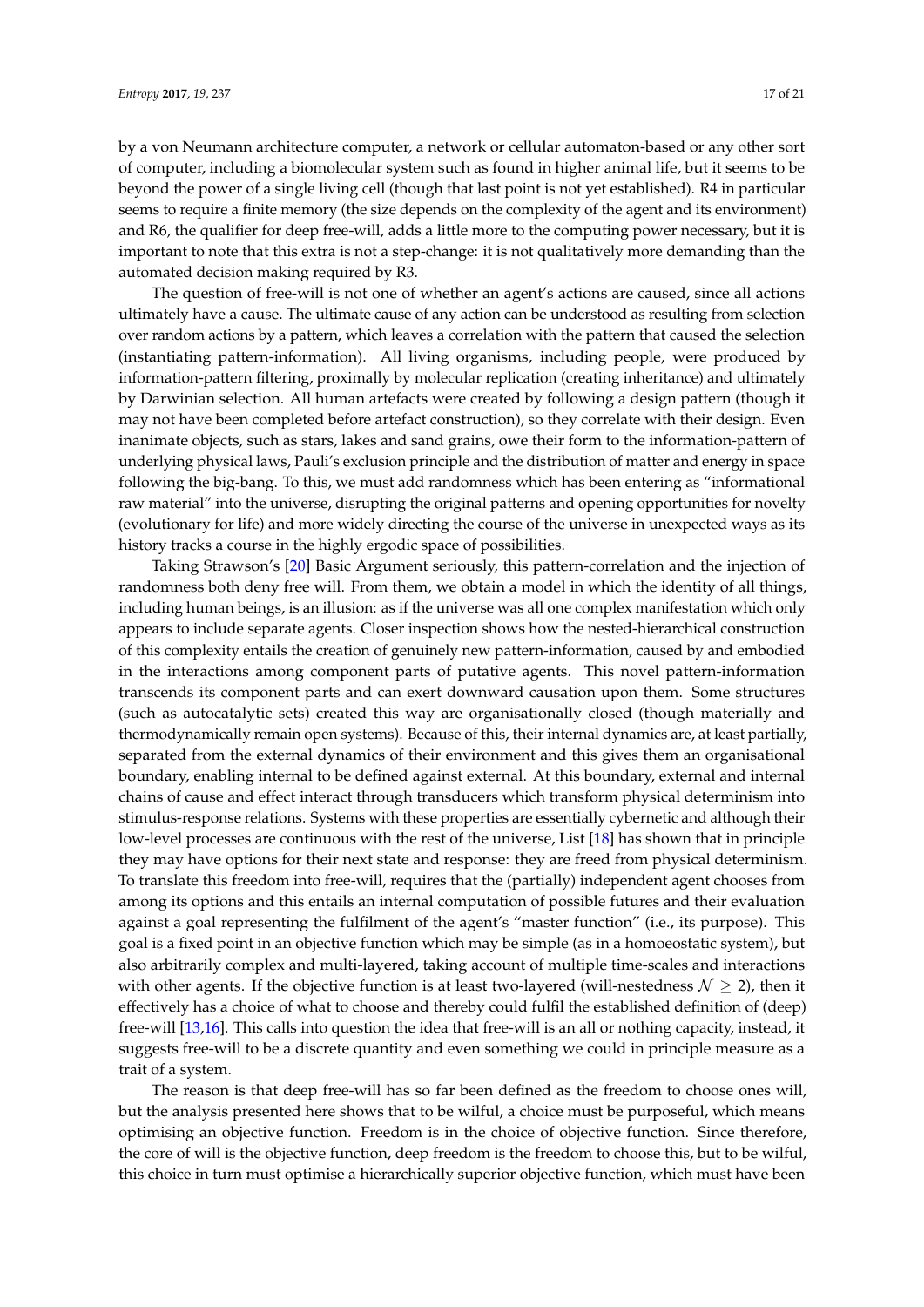determined by something. We can conceive of a large but finite nested set of such objective functions, but ultimately the highest of them all must be provided either arbitrarily (e.g., at random) or by natural selection (or its unnatural equivalent), or by design: in all cases, not the free choice of the agent. This applies even to human beings, who are still subject to "design" by inheritance, selected by evolution. The depth of free-will is therefore a discrete, finite variable (will-nestedness  $\mathcal{N}$ ) and we may speak of one kind of agent being more deeply free than another, but no kind of agent can be

will-nestedness of known agents). Seeking an ultimate cause of will leads to an infinite regress because for (second order) will-setting to be "rational" (meaning a reason underlies it), it must be based on the setting of a (higher order) will. This introduces a third order rational basis of the will-setting and so on ad infinitum. Here the problem is explained in the more concrete and formal terms of fixed points (goals) in objective functions. The concept is made sufficiently specific to quantify (as nestedness) and used to conclude that no agent can be ultimately free willed in the strong source-theory sense of being ultimately responsible. Philosophers (such as Strawson) conclude that if the ultimate source is not of the agent, then the agent cannot have free will. The more quantitatively oriented analysis presented here adds a nuance to this, so we are not forced into an "all or nothing" conclusion about free will. It suggests that agents may be better characterised by the degree of free-will, expressed in terms of the will-nestedness, which can in principle be derived for any kind of agent under scrutiny. Therefore, whilst Frankfurt [\[12\]](#page-18-11) asserts that only humans can have second order volition, but animals can have first order, I contend that any autonomous agent (including synthetic) can be characterised by the hierarchical order of their goal setting (be it zero, one, two or higher) and further that this order can be identified as the number of hierarchically arranged objective functions in their decision making (computation) that are embodied (as information) within their structure (what I call will nestedness).

ultimately free-willed in the sense meant by deep free-will (presumably, humans attain the highest

If interpreting the philosopher's definition of deep free-will as  $\mathcal{N} \geq 2$  is correct, then it is not hard to achieve in principle. The impediment to a non-life robot acquiring that sort of free-will is not computational, it is the closure constraint with its requirement for bootstrapping self-assembly (especially since this includes the "growth" of the sort of computational apparatus indicated in Figure [2\)](#page-15-0). That is a problem already solved by life. Quite likely  $\mathcal{N} \geq 2$  in most or all organisms having at least a limbic system, so free-will defined this way can be attributed to most or all vertebrates [\[69\]](#page-20-1). The computational requirements for exercising purposeful choices are not very challenging for artificial computers. Among human artefacts, including what most people would define as robots, the organisational closure condition is the major hurdle not yet leapt. This point has been recognised in the artificial intelligence literature, especially concerning "cognitive robotics" which emphasises embodiment [\[22](#page-18-21)[,26\]](#page-18-25). For the time-being, it seems free-will, as defined here, is a unique property of living things, but the possibility of extending it to synthetic robots remains.

**Acknowledgments:** This work was unfunded, but was inspired by attendance at the workshop "Information, Causality and the Origin of Life" in Arizona State University at Tempe, AZ 30 September–2 October 2014, funded by the Templeton World Charity Foundation. The cost of open access publication was met by the Queen's University Belfast.

**Conflicts of Interest:** The author declares no conflict of interest.

#### **Abbreviations**

The following abbreviations are used in this manuscript:

- DFA Determinate Finite State Automaton
- DM Determinate Machine
- FSA Finite State Automaton
- NDM Non-Determinate Machine
- TM Turing Machine
- UTM Universal Turing Machine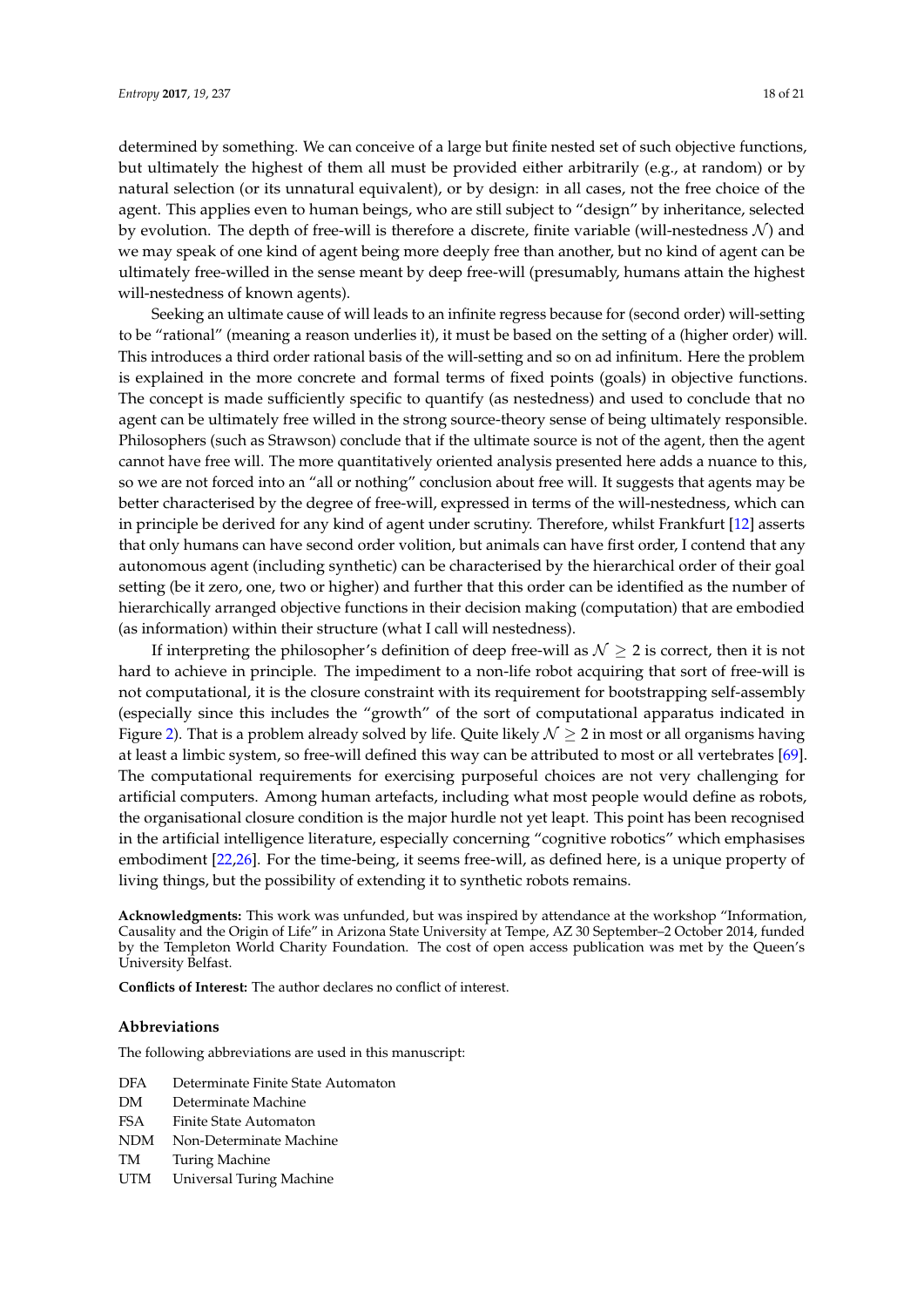## **References**

- <span id="page-18-0"></span>1. Sharov, A.A. Functional Information: Towards Synthesis of Biosemiotics and Cybernetics. *Entropy* **2010**, *12*, 1050–1070.
- <span id="page-18-1"></span>2. Hazen, R.M. The emergence of patterning in life's origin and evolution. *Int. J. Dev. Biol.* **2009**, *53*, 683–692.
- <span id="page-18-2"></span>3. Farnsworth, K.; Nelson, J.; Gershenson, C. Living is Information Processing: From Molecules to Global Systems. *Acta Biotheor.* **2013**, *61*, 203–222.
- <span id="page-18-3"></span>4. Von Weizsäcker, C.F. *Die Einheit der Natur*; Deutscher Taschenbuch Verlag: Munich, Germany, 1974.
- <span id="page-18-4"></span>5. Stonier, T. Information as a basic property of the universe. *Biosystems* **1996**, *38*, 135–140.
- <span id="page-18-5"></span>6. Devlin, K.J. *Logic and Information*; Cambridge University Press: Cambridge, UK, 1992.
- <span id="page-18-6"></span>7. Floridi, L. Information. In *The Blackwell Guide to the Philosophy of Computing and Information*; Floridi, L., Ed.; Blackwell Publishing Ltd.: Hoboken, NJ, USA, 2003; pp. 40–61.
- <span id="page-18-7"></span>8. Szostak, J.W. Functional information: Molecular messages. *Nature* **2003**, *423*, 689.
- <span id="page-18-8"></span>9. Hazen, R.M.; Griffin, P.L.; Carothers, J.M.; Szostak, J.W. Functional information and the emergence of biocomplexity. *Proc. Natl. Acad. Sci.* **2007**, *104*, 8574–8581.
- <span id="page-18-9"></span>10. Hagiya, M.; Aubert-Kato, N.; Wang, S.; Kobayashi, S. Molecular computers for molecular robots as hybrid systems. *Theor. Comp. Sci.* **2016**, *632*, 4–20.
- <span id="page-18-10"></span>11. Pfeifer, R.; Bongard, J. *How the Body Shapes the Way We Think: A New View of Intelligence*; MIT Press: Boston, MA, USA, 2007.
- <span id="page-18-11"></span>12. Frankfurt, H. Freedom of the will and the concept of a person. *J. Philos.* **1971**, *68*, 5–20.
- <span id="page-18-12"></span>13. Kane, R. *A Contemporary Introduction to Free Will*; Oxford University Press: Oxford, UK, 2005.
- <span id="page-18-13"></span>14. McKenna, M.; Pereboom, D. *Free Will: A Contemporary Introduction*; Routledge: Abingdon, UK, 2016.
- <span id="page-18-14"></span>15. Coeckelbergh, M. *The Metaphysics of Autonomy*; Palgrave Macmillan: London, UK, 2004.
- <span id="page-18-15"></span>16. Westen, P. Getting the Fly out of the Bottle: The False Problem of Free Will and Determinism. *Buffalo Crim. Law Rev.* **2005**, *8*, 599–652.
- <span id="page-18-16"></span>17. Van Inwagen, P. *An Essay on Free Will*; Oxford University Press: Oxford, UK, 1983.
- <span id="page-18-17"></span>18. List, C. Free will, determinism, and the possibility of doing otherwise. *Noûs* **2014**, *48*, 156–178.
- <span id="page-18-18"></span>19. Van Inwagen, P. Some Thoughts on An Essay on Free Will. *Harvard Rev. Phil.* **2015**, *22*, 16–30.
- <span id="page-18-19"></span>20. Strawson, G. *Freedom and Belief*; Oxford University Press: Oxford, UK, 1986.
- <span id="page-18-20"></span>21. Kauffman, S.A. Autocatalytic sets of proteins. *J. Theor. Biol.* **1986**, *119*, 1–24.
- <span id="page-18-21"></span>22. Froese, T.; Virgo, N.; Izquierdo, E. Autonomy: A review and a reappraisal. In Proceedings of the European Conference on Artificial Life, Lisbon, Portugal, 10–14 September 2007; pp. 455–464.
- <span id="page-18-22"></span>23. Varela, F. *Principles of Biological Autonomy*; Elsevier: Amsterdam, The Netherlands, 1979.
- <span id="page-18-23"></span>24. Zeleny, M. What is autopoiesis? In *Autopoiesis: A Theory of Living Organization*; Elsevier North Holland: New York, NY, USA, 1981; pp. 4–17.
- <span id="page-18-24"></span>25. Rosen, R. *Life Itself*; Columbia University Press: New York, NY, USA, 1991.
- <span id="page-18-25"></span>26. Vernon, D.; Lowe, R.; Thill, S.; Ziemke, T. Embodied cognition and circular causality: On the role of constitutive autonomy in the reciprocal coupling of perception and action. *Front. Psychol.* **2015**, *6*, doi:10.3389/fpsyg.2015.01660.
- <span id="page-18-26"></span>27. Bich, L. Systems and organizations: Theoretical tools, conceptual distinctions and epistemological implications. In *Towards a Post-Bertalanffy Systemics*; Springer International Publishing: Cham, Switzerland, 2016; pp. 203–209.
- <span id="page-18-27"></span>28. Varzi, A. Mereology. Available online: [http://philsci-archive.pitt.edu/12040/](https://plato.stanford.edu/archives/win2016/entries/mereology/) (accessed on 19 May 2017).
- <span id="page-18-28"></span>29. Effingham, N. *An Introduction to Ontology*; Polity Press: Cambridge, UK, 2013.
- <span id="page-18-29"></span>30. Van Inwagen, P. When Are Objects Parts? *Phil. Perspect.* **1987**, *1*, 21–47.
- <span id="page-18-30"></span>31. Heylighen, F. Relational Closure: A mathematical concept for distinction-making and complexity analysis. *Cybern. Syst.* **1990**, *90*, 335–342.
- <span id="page-18-31"></span>32. Kauffman, S.; Clayton, P. On emergence, agency, and organization. *Biol. Philos.* **2006**, *21*, 501–521.
- <span id="page-18-32"></span>33. Ginsborg, H. Kant's biological teleology and its philosophical significance. In *A Companion to Kant*; Bird, G., Ed.; Blackwell: Oxford, UK, 2006; pp. 455–469.
- <span id="page-18-33"></span>34. Hordijk, W.; Steel, M. Detecting autocatalytic, self-sustaining sets in chemical reaction systems. *J. Theor. Biol.* **2004**, *227*, 451–461.
- <span id="page-18-34"></span>35. Hordijk, W.; Hein, J.; Steel, M. Autocatalytic Sets and the Origin of Life. *Entropy* **2010**, *12*, 1733–1742.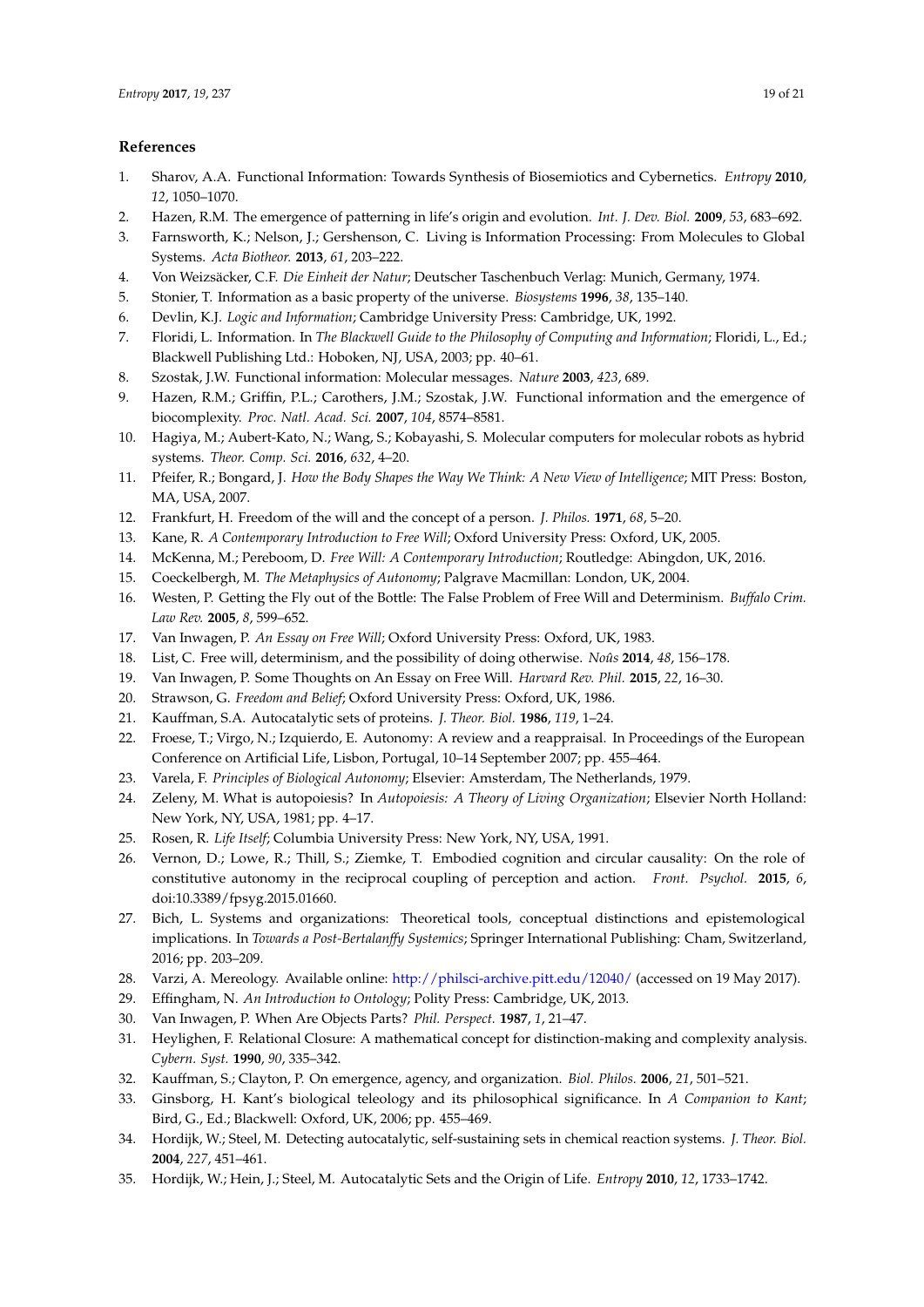- <span id="page-19-0"></span>36. Segré, D.; Ben-Eli, D.; Lancet, D. Compositional genomes: Prebiotic information transfer in mutually catalytic noncovalent assemblies. *Proc. Natl. Acad. Sci.* **2000**, *97*, 4112–4117.
- <span id="page-19-1"></span>37. Luisi, P. Autopoiesis: A review and a reappraisal. *Naturwissenschaften* **2003**, *90*, 49–59.
- <span id="page-19-2"></span>38. Davies, J.A. *Life Unfolding: How the Human Body Creates Itself*; Oxford University Press: Oxford, UK, 2014.
- <span id="page-19-3"></span>39. Von Neumann, J.; Burks, A. *Theory of Self-Reproducing automata*; Illinois University Press: Chicago, IL, USA, 1966.
- <span id="page-19-4"></span>40. Varela, F.; Maturana, H.; Uribe, R. Autopoiesis: The organization of living systems, its characterization and a model. *Curr. Mod. Biol.* **1974**, *5*, 187–196.
- <span id="page-19-5"></span>41. Auletta, G.; Ellis, G.F.R.; Jaeger, L. Top-down causation by information control: From a philosophical problem to a scientific research programme. *J. R. Soc. Interface* **2008**, *5*, 1159–1172.
- <span id="page-19-6"></span>42. Jaeger, L.; Calkins, E.R. Downward causation by information control in micro-organisms. *Interface Focus* **2012**, *2*, 26–41.
- <span id="page-19-7"></span>43. Cummins, R. Functional Analysis. *J. Philos.* **1975**, *72*, 741–765.
- <span id="page-19-8"></span>44. Farnsworth, K.D.; Albantakis, L.; Caruso, T. Unifying concepts of biological function from molecules to ecosystems. *Oikos* **2017**, doi: 10.1111/oik.04171.
- <span id="page-19-9"></span>45. Lorenz, D.; Jeng, A.; Deem, M. The emergence of modularity in biological systems. *Phys. Life Rev.* **2011**, *8*, 129–160.
- <span id="page-19-10"></span>46. Butterfield, J. Laws, causation and dynamics at different levels. *Interface Focus* **2012**, *2*, 101–114.
- <span id="page-19-11"></span>47. List, C. Levels: Descriptive, Explanatory, and Ontological. Available online: [http://philsci-archive.pitt.edu/](http://philsci-archive.pitt.edu/12040/) [12040/](http://philsci-archive.pitt.edu/12040/) (accessed on 19 May 2017).
- <span id="page-19-12"></span>48. Ellis, G.F.R. Top-down causation and emergence: Some comments on mechanisms. *Interface Focus* **2012**, *2*, 126–140.
- <span id="page-19-13"></span>49. Ellis, G.F.R. On the nature of causation in complex systems. *Trans. R. Soc. S. Afr.* **2008**, *63*, 1–16, doi:10.1080/00359190809519211.
- <span id="page-19-14"></span>50. Farnsworth, K.D.; Ellis, G.F.R.; Jaeger, L. Living through Downward Causation. In *From Matter to Life: Information and Causality*; Walker, S.I., Davies, P.C.W., Ellis, G.F.R., Eds.; Cambridge University Press: Cambridge, UK, 2017; pp. 303–333.
- <span id="page-19-15"></span>51. Gilbert, S. *Developmental Biology*; Sinauer Associates: Sunderland, MA, USA, 2013.
- <span id="page-19-16"></span>52. Seeley, T. *Honeybee Democracy*; Princeton University Press: Princeton, NJ, USA, 2010.
- <span id="page-19-17"></span>53. Lineweaver, C.H.; Egan, C. Life, gravity and the second law of thermodynamics. *Phys. Life Rev.* **2008**, *5*, 225–242.
- <span id="page-19-18"></span>54. Adami, C.; Ofria, C.; Collier, T. Evolution of biological complexity. *Proc. Natl. Acad. Sci.* **2000**, *97*, 4463–4468.
- <span id="page-19-19"></span>55. Hoel, E.; Albantakis, L.; Marshall, W. Can the macro beat the micro? Integrated information across spatiotemporal scales. *Neurosci. Conscious.* **2016**, *1*, niw012.
- <span id="page-19-20"></span>56. Marshall, W.; Albantakis, L.; Tononi, G. Black-boxing and cause-effect power. *arXivs* **2016**, arXiv:1608.03461.
- <span id="page-19-21"></span>57. Mayr, E. Teleological and Teleonomic: A New Analysis. In *Methodological and Historical Essays in the Natural and Social Sciences*; Springer: Dordrecht, The Netherlands, 1974; pp. 91–117.
- <span id="page-19-22"></span>58. Walker, S.I. Top-down causation and the rise of information in the emergence of life. *Information* **2014**, *5*, 424–439.
- <span id="page-19-23"></span>59. Wilson, D.; Wilson, E.O. Rethinking the Theoretical Foundation of Sociobiology. *Q. Rev. Biol.* **2007**, *82*, 327–348.
- <span id="page-19-25"></span><span id="page-19-24"></span>60. Wilson, E.O. *Sociobiology: The New Synthesis*; Harvard University Press: Cambridge, MA, USA, 1975.
- 61. Danchin, A. Bacteria as computers making computers. *FEMS Microbiol. Rev.* **2009**, *33*, 3–26.
- <span id="page-19-26"></span>62. Walker, S.; Davies, P. The algorithmic origins of life. *J. R. Soc. Interface* **2013**, *10*, 20120869.
- <span id="page-19-27"></span>63. Kauffman, S.A. *Investigations*; Oxford University Press: Oxford, UK, 2000.
- <span id="page-19-28"></span>64. Ptashne, M. Principles of a switch. *Nat. Chem. Biol.* **2011**, *7*, 484–487.
- <span id="page-19-29"></span>65. Moore, E.F. Gedanken-experiments on sequential machines. *Auto. Stud.* **1956**, *34*, 129–153.
- <span id="page-19-30"></span>66. Minsky, M.L. *Computation–Finite and Infinite Machines*; Prentice Hall: Englewood Cliffs, NJ, USA, 1967.
- <span id="page-19-31"></span>67. Zhang, J. Adaptive learning via selectionism and Bayesianism, Part 1: Connection between the two. *Neural Netw.* **2009**, *22*, 220228.